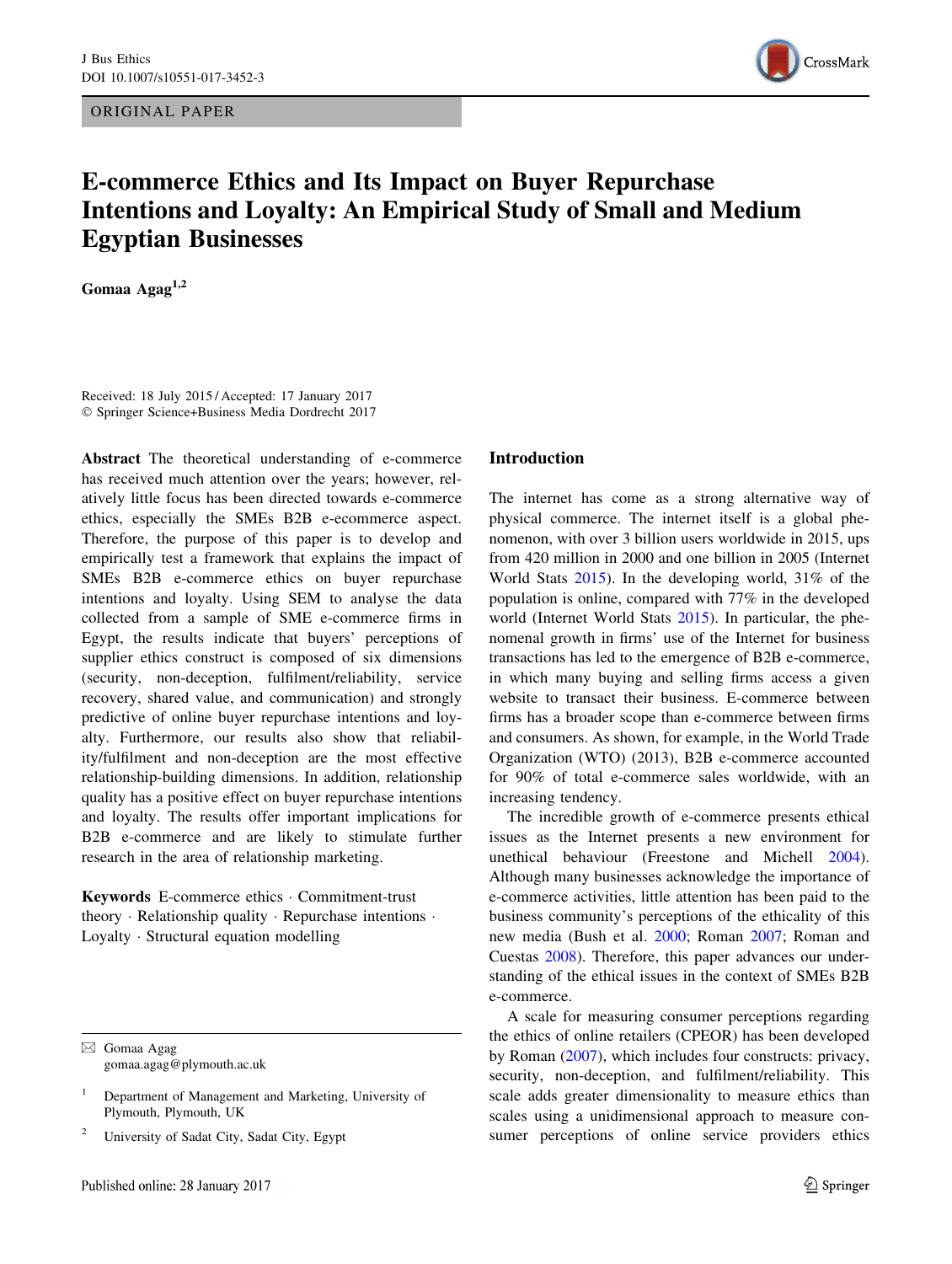(Roman [2007\)](#page-21-0). The CPEOR scale has been adopted for measuring consumer perceptions of e-retailers' ethics, specifically in examining the potential relationships between selected constructs and CPEOR. The current study examines the buyer perceptions about the online service providers' ethics and its effect on buyer intentions to purchase online and loyalty.

The instrument measures consumers' perceptions about the integrity and responsibility of the company that is behind the web site in its attempt to deal with consumers in a secure, confidential, fair, and honest manner that ultimately protects consumers' interests. Since its publication, the CPEOR scale has experienced limited validation in academic research. The importance of an instrument measuring the perception of ethical behaviour of online providers is given by continued concerns of internet security, privacy, and truthfulness of information in internet transactions (Roman and Cuestas [2008](#page-21-0)). Ethical factors such as privacy and security substantially influence consumers' willingness to purchase from online retailers (Roman and Cuestas [2008\)](#page-21-0). It therefore seems plausible to re-examine and expand the validity of the CPEOR scale by employing a different sample. Additional motivation to employ the CPEOR scale stems from its development using a Spanish consumer sample. Past studies indicate consumers' online behaviour varies across the different cultures (Park and Jun [2003](#page-20-0); Elbeltagi and Agag [2016](#page-19-0)), which may raise questions regarding the ability to generalize findings across nations and cultures using the instrument. Arguments regarding inconsistencies of the adoption of online shopping behaviour often reference infrastructural development and cultural differences (Soares et al. [2007;](#page-21-0) Elbeltagi and Agag [2016\)](#page-19-0). For example, variation in the use of the internet is found even in economically homogeneous Europe (DeMoij and Hofstede [2002](#page-19-0)). Thus, by surveying Egyptian online consumer sample, this study also seeks to validate previous theoretical findings of consumer perception regarding the ethics of online service providers.

According to Commitment-trust theory (Morgan and Hunt [1994](#page-20-0)), commitment and trust play an important role in mediating the relationship between buyer and supplier to ensure on-going relational exchange. Trust and commitment mediates a relational exchange by developing a cooperative environment between parties involved in a relationship. Acting in an unethical manner can have a detrimental effect on the building of trustworthy relationships because it reduces confidence and generates negative intentions (Brown et al. [2000\)](#page-18-0). Ethics play a critical role in the formation and maintenance of long-term relationships with buyers (Gundlach and Murphy [1993\)](#page-19-0).

Despite the interest of practitioners and academicians in business ethics in electronic markets, concerted efforts to

understand them have been lacking (Roman and Cuestas [2008](#page-21-0)). Furthermore, it has been observed that the majority of prior research has been conceptual in nature, and has primarily focused on privacy issues (Palmer [2005\)](#page-20-0) ignoring other important ethical marketing concerns surrounding the Internet such as deception and security (Mcintyre et al. [1999](#page-20-0); Roman and Cuestas [2008\)](#page-21-0).

The aim of the present study, therefore, is to develop and empirically test a framework that explains the impact of online service provider ethics on buyer repurchase intentions and loyalty through relationship quality (trust and satisfaction) from the buyer perspective in the context of SMEs B2B e-commerce. In order to do so, this study integrates two theoretical lenses—Commitment trust theory and Roman model.

The structure of this paper is organized as follows: Following on from this introduction, the ''Theoretical Background and Development of Theoretical Framework'' section presents the development of the theoretical framework. The ''[Hypothesis Development'](#page-4-0)' section introduces the research model and hypotheses. The ''[Methodology](#page-9-0)'' and ''[Empirical Analysis and Results'](#page-10-0)' sections are concerned with the methodologies and statistical data analysis. The discussion and implication follow in "Discussion and Implications" section.

# Theoretical Background and Development of Theoretical Framework

#### Ethical Issues in E-commerce

Research on ethical marketing first made an appearance in the late 1960s, with the pioneering work of Bartels [\(1967](#page-18-0)), which provided the first conceptualization of factors influencing marketing ethics decision-making. Since then, there has been a steady growth of contributions on the subject, reflecting increasing public concern about unethical marketing practices, such as dangerous products, misleading prices, and deceptive advertising. However, it was not until the early 1980s that the important role of ethics in marketing became widely recognized by business practitioners when, for the first time, many companies and professional associations began to adopt certain codes of ethics in conducting their operations. Reflecting this, academic interest has grown exponentially, with dozens of studies conducted on the subject see, for example, reviews by Kim et al. [\(2010](#page-20-0)) and Schlegelmilch and Oberseder [\(2010](#page-21-0)).

Bush et al. ([2000\)](#page-18-0) assessed the perceptions of the ethical issues concerning marketing on the Internet with a sample of 292 marketing executives. The authors used an openended question ''due to the lack of published research from which scaled items could be developed" (Bush et al. [2000](#page-18-0)).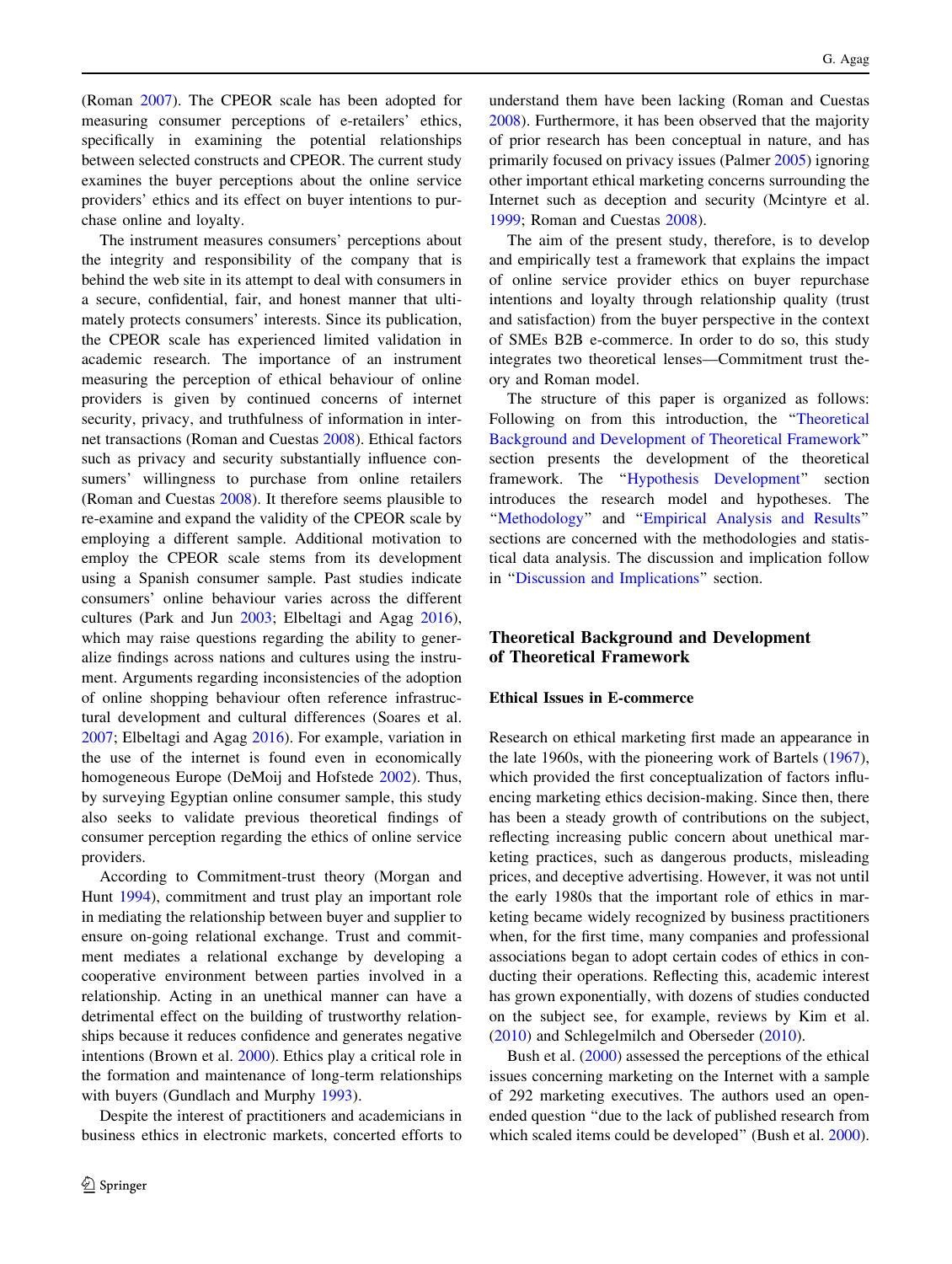The ethical concern most often mentioned regarding marketing on the Internet was the security of transactions. The next three most often mentioned ethical concerns were illegal activities (e.g. fraud, privacy, and honesty/truthfulness). A study by Singh and Hill ([2003\)](#page-21-0) focused on consumers' concerns regarding online privacy in Germany. Their results suggest that consumers' views regarding Internet use and online behaviours are influenced, among other things, by their views regarding privacy in general, and how they view the role of the government and the role of firms in protecting consumer privacy. Schlegelmilch and Oberseder ([2010\)](#page-21-0) showed that ethical issues involving the Internet are privacy, identity theft, and phishing. In exploring specific e-commerce ethics, Kracher and Corritore [\(2004](#page-20-0)) examined the key issues of access, intellectual property, privacy and informed consent, protection of children, information security, and trust.

Miyazaki and Fernandez ([2001\)](#page-20-0) assessed customers' concerns regarding online shopping. Four major concerns emerged from a sample of 189 customers; three of these concerns were related to ethical issues. The first category, privacy, contained a variety of worries including unauthorized sharing of personal information. The second category, system security, included concerns regarding potentially malicious individuals who breach technological data protection devices to acquire customers' personal and financial information. The third category, online fraud, focused on concerns regarding fraudulent behaviour by online retailers, such as purposeful misrepresentation. Forsythe et al. [\(2006\)](#page-19-0) developed a three-factor scale to measure the perceived risks of online shopping. One of these (financial risk) was related to ethical issues. Financial risk was defined as potential net loss of money and included customers' sense of insecurity regarding online credit card usage.

## Corruption and Egyptian Revolutions

Corruption is one of the most prominent issues in political debates all over the Middle East. This is, at first glance, surprising since the Middle East notwithstanding some extreme cases such as Egypt and Sudan in general appears to be a world region where governments' performance in containing corruption is regular and even good if compared with some other corruption prone areas such as Central Asia and Sub-Saharan Africa. The January 25 Revolution, as Egyptians call it, is the fourth Egyptian revolution in the last 130 years. The modern Egyptian national movement has consistently sought three goals: self-government in the basic sense of allowing Egyptians to be in charge of public offices; independence in the international community and effective domestic sovereignty, in particular with regard to

the national economy and the ability to secure a more egalitarian distribution of national wealth and income; and governmental accountability to the people of Egypt. While Egypt's prior revolutions secured, to a certain extent, the first two goals, contradictions between the desire for national independence and the desire for democracy ultimately led to the Free Officers' Revolution of 1952. The Egyptian people discovered, however, that in the absence of internal democracy, it was impossible to preserve the gains of the previous revolutions. The January 25 Revolution therefore affirmed the centrality of democracy to the Egyptian national movement, not just as a utopian goal one whose practical implementation would be indefinitely deferred but rather as the foundation for a modern, independent, and prosperous Egypt. The Mubarak regime was the last breath of the Free Officers' Revolution. The Mubarak regime systematically stifled the development and maturity of democratic and egalitarian norms which are immanent in Egypt's modern legal and political history, even as the regime paid increasingly grotesque lip service to democratic forms. The spread of corruption and torture represented the grossest and most palpable failures of the regime to live up to the aspirations of the Egyptian state: Egyptian law prohibited both financial corruption and torture, yet Mubarak used his powers under the Constitution of 1971 to subvert the enforcement of Egyptian law in order to benefit himself, his family, and their allies. It is not surprising, then, that eliminating torture and public corruption were issues that galvanized Egyptians during the January 25 Revolution. With the resignation of Mubarak on 11 February 2011, Egyptians have now turned their attention to how the Egyptian state can recover public property from the possession of corrupt officials of the ancient regime. A quick glance at poverty in Egypt explains why corruption was such a central concern of the January 25 Revolution. In the early 1990s, Egypt began to implement structural adjustment reforms to its economy at the behest of the International Monetary Fund (''IMF''), and the Egyptian state embarked on a campaign of privatization of state-owned firms combined with a substantial reduction in the state provided safety net and state investments in education and health. As a result, and despite the generally high marks Egypt received from the IMF, the rate of Egyptians living on less than \$2 per day remained at a stubbornly high 20%, and real wages for the working class stagnated. Benefits of growth during the Mubarak era generally went almost exclusively to those sectors of Egypt that were already relatively well-off, and the class of crony capitalists close to the regime especially benefitted. Consequently, both the working classes and the upwardly mobile but politically disconnected professional middle classes could easily unite behind a revolution committed to the elimination of public corruption. The working class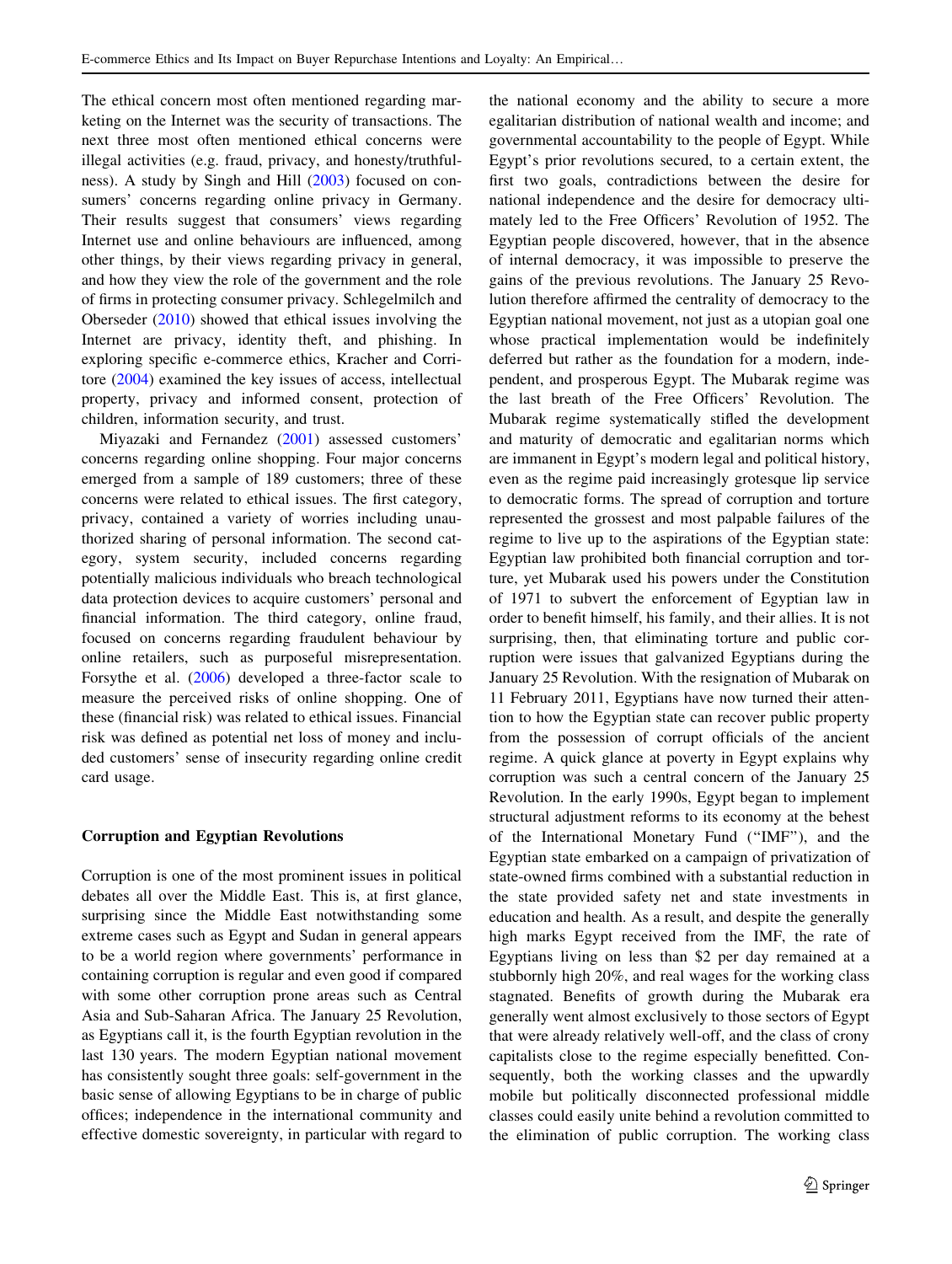blamed the public sector's failures on the corruption of Mubarak cronies who were appointed as managers of stateowned firms. On the other hand, the upwardly mobile professional classes could identify corruption as a primary cause holding back Egypt's international competitiveness and an immediate threat to the value of their greatest asset their human capital.

## National Culture

Culture, considered to be one of the most abstract elements affecting human behaviour, can be described and defined in many different ways. Hofstede's framework is considered to be the most reliable measure of national culture (Yeniyurt and Townsend [2003](#page-21-0)). His work provides us with a strong empirical base and numerical assessments of the position of several countries, in relation to four dimensions of culture (Kolman et al. [2003](#page-20-0)). According to Hofstede [\(1980](#page-19-0), [1991,](#page-19-0) [2001](#page-19-0)), there are four dimensions that differ according to each culture: power distance; masculinity/ femininity; individualism/collectivism; and uncertainty avoidance. These cultural dimensions play an important role in determining how consumers expect services to be delivered (Tansik and Chase 1988 in Tsaur et al. [2005](#page-21-0)). Differences in the dimensions of national culture can help to explain the differences in perception and adoption of information technologies. Therefore, it is highly probable that national culture as well as other factors affects the management of online trade (Junglas and Watson [2004](#page-19-0)). Egypt is part of the Arab countries index listed in Hofstede's cultural dimension study (Hofstede [2001\)](#page-19-0). When comparing the power distance dimension between Egypt and some other advanced country, e.g. the UK, Egypt received an index of 80 and the UK an index of 35, with a difference of 45. For uncertainty avoidance, Egypt received a score of 68 while the UK received a score of 35, a difference of 33. In the individualism/collectivism dimension, Egypt received a score of 38 while the UK received a score of 89, a difference of 51. For masculinity/femininity, Egypt received a score of 53 and the UK a score of 66, a difference of 13. However, the last cultural dimension score (long-/short-term orientation) is not available for Egypt. Table 1 shows the index scores and the ranks for Egypt and the UK.

Language and religion are often used as proxies of culture. Historically distant societies developed distinct languages and cultures, making them intrinsically related. Religious norms and beliefs have a great impact on the way of life in a society. However, in recent years, more direct metrics of culture (independent of other variables) have gained wide acceptance in the international business arena. Cultural differences between countries contain the element of mutual trust that is embedded in generalized beliefs and prejudices of individuals from the countries.

Most of empirical studies on international trade bring evidence of the pro-trade effect of different cultural and social bilateral linkages, although they seldom concentrate on these issues. The same language spoken in the importing and the exporting country, similar religious beliefs, colonial ties in the past, all significantly increase the volume of goods exchanged by countries. In particular, Helliwell [\(1999](#page-19-0)) and Mélitz  $(2002)$  $(2002)$  highlight the positive role on trade of a common language. Guiso et al. [\(2004](#page-19-0)) show that the trust of European citizens towards foreigners depends on cultural aspects (religion, history, wars, etc.) and exerts a considerable impact on trade and investments. Additionally, a work by Combes et al. [\(2005](#page-18-0)) shows that crossborder networks, both social and business, also stimulate trade.

#### Development of Theoretical Framework

Based on the business ethics and relationship marketing literature (Roman and Cuestas [2008;](#page-21-0) Bush et al. [2000](#page-18-0); Freestone and Michell [2004](#page-19-0); Pavlou [2011](#page-20-0); Riquelme and Roman [2014;](#page-21-0) Cheng et al. [2014;](#page-18-0) Palmatier [2008](#page-20-0); Palmatier et al. [2006;](#page-20-0) Elbeltagi and Agag [2016;](#page-19-0) Agag and El-Masry [2016b](#page-18-0); Agag and Elbeltagi [2013](#page-18-0)), commitment-trust theory (Morgan and Hunt [1994\)](#page-20-0), and Roman ([2007\)](#page-21-0) work, we have identified some ethical issues which affect relationship quality in the context of SMEs B2B e-commerce (e.g. privacy, security, non-deception, reliability, service recovery, shared value, and communication).

In their research, Morgan and Hunt showed that ''relationship marketing''—the act of establishing and maintaining successful relational exchanges—constitutes a major shift in marketing theory and practice. Morgan and

Table 1 Hofstede's cultural dimensions: Egypt versus UK. From Hofstede [\(2001](#page-19-0), p. 500)

| Country    |       | Power distance |       |      |       | Uncertainty avoidance Individualism/collectivism |       | Masculinity/femininity |       | Long-/Short-term Orientation |
|------------|-------|----------------|-------|------|-------|--------------------------------------------------|-------|------------------------|-------|------------------------------|
|            | Index | Rank           | Index | Rank | Index | Rank                                             | Index | Rank                   | Index | Rank                         |
| Egypt      | 80    |                | 68    | 27   | 38    | 26                                               | 53    | 23                     | N/A   | N/A                          |
| UK         | 35    | 40             | 35    | 30   | 53    | 20                                               | 66    |                        | 29    | 27                           |
| Difference |       | 33             |       |      |       |                                                  |       |                        |       | 27                           |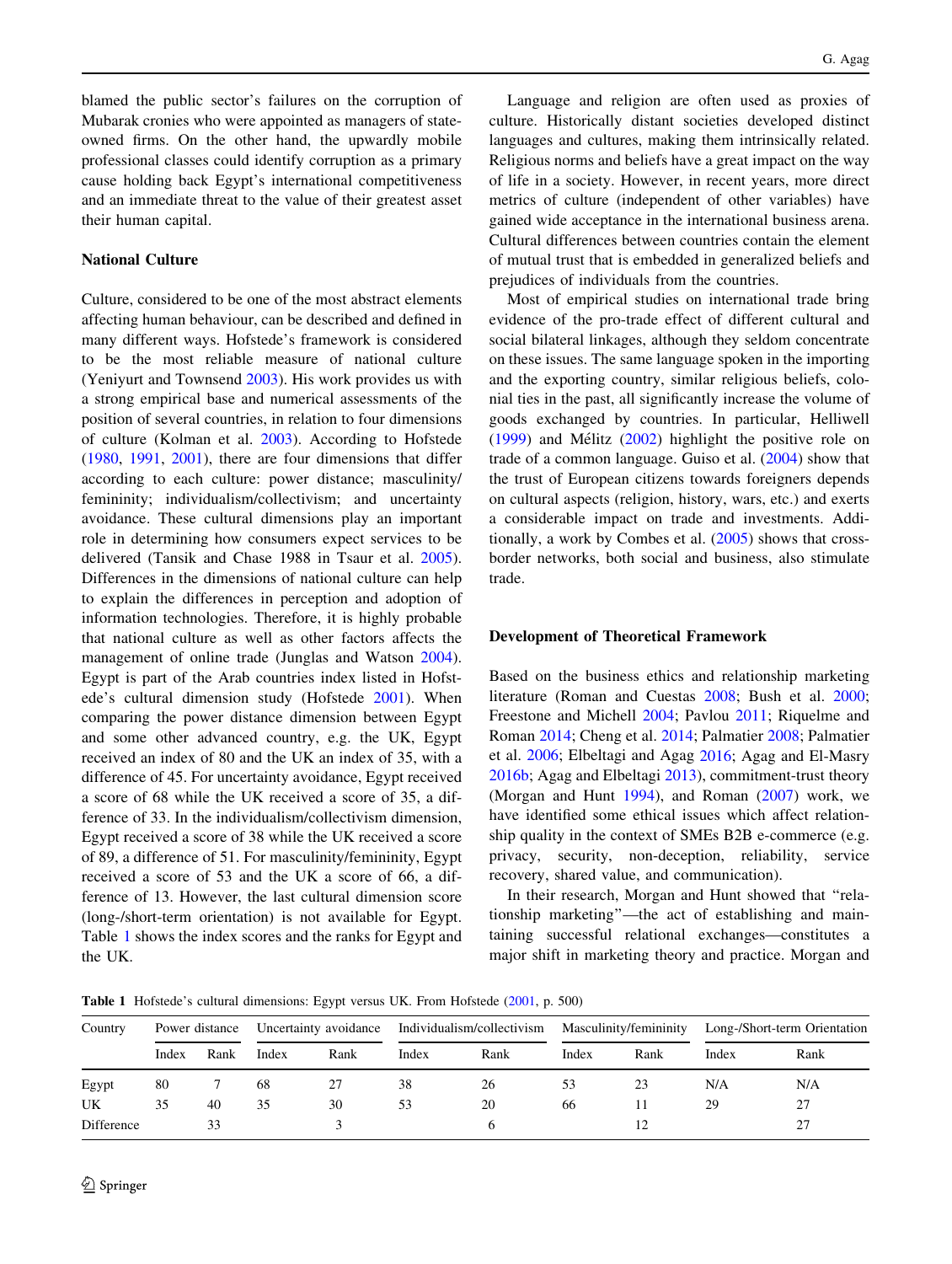<span id="page-4-0"></span>Hunt [\(1994](#page-20-0)) developed the key mediating variable (KMV) model of relationships marketing. The KMV model examined trust and commitment as mediating variables between five antecedents (relationship termination cost, relationship benefits, shared value, communication, and opportunistic behaviour) and five outcomes (acquiescence, propensity to leave, co-operation, functional conflict, and decision-making uncertainty). Although they tested the model in the context of automobile tyre retailing, Morgan and Hunt ([1994\)](#page-20-0) mentioned that their theory would apply for all relational exchanges involving supplier, consumer, or employees.

Using Palmatier et al. [\(2006](#page-20-0)) seminal article on relationship marketing; Crosby et al. [\(1990](#page-18-0)) introduction of relationship quality and Morgan and Hunt [\(1994](#page-20-0)) key mediating variable theory of relationship marketing, most research has conceptualized the effects of relationship marketing on outcomes as fully mediated by one or more of the relational constructs of trust, commitment, satisfaction, and/or relationship quality. Increased customer loyalty and repurchase intention are the most common outcomes expected from relationship quality efforts (Palmatier et al. [2006\)](#page-20-0).

#### Hypothesis Development

Based on the preceding review, this study integrates privacy, security, reliability/fulfilment, non-deception, service recovery, shared value, and communication as major ethical issues in SMEs B2B e-commerce ethics, relationship quality (trust and satisfaction) as key mediators, and loyalty and intention to purchase as outcomes. Figure [1](#page-5-0) shows our conceptual framework. The hypothesized relationships are discussed in the following section.

## The Nature of BPSE

Online ethics, like traditional marketplace ethics, are multidimensional, complex, and highly abstract (Roman and Cuestas [2008;](#page-21-0) Roman [2007](#page-21-0)). Research suggests that ethics can play a critical role in the formation and maintenance of long-term relationships with customers (Gund-lach and Murphy [1993;](#page-19-0) Román and Ruiz [2005;](#page-21-0) Roman [2007;](#page-21-0) Agag and Elbeltagi [2013](#page-18-0)).

In the context of SMEs B2B e-commerce, buyers' perceptions of supplier ethics (BPSE) have been defined as buyer perceptions about the integrity and responsibility of the company (behind the website) in its attempt to deal with buyers in a secure and fair manner that ultimately protects buyers' interests. The domain of this construct is still evolving (Roman [2007](#page-21-0); Elbeltagi and Agag [2016](#page-19-0)), but it

comprises security, privacy, fulfilment/reliability, non-deception, service recovery, shared value, and communication.

The first factor, ''privacy'', extends itself beyond the uncertainty of providing information on websites, but includes the degree to which firms' information is shared or sold to third parties that have related interests (Miyazaki and Fernandez [2001\)](#page-20-0). Privacy policies of a website involve the adoption and implementation of the privacy policy, disclosure, and choice/consent of buyer (Bart et al. [2005\)](#page-18-0). Privacy practices are thus crucial for online provider in coaxing customers to disclose their personal information (Wanga and Wu [2014](#page-21-0); Tsou and Chen [2012](#page-21-0)). In the SMEs B2B websites, which stands for business-to-business, is a process for selling products or services to other businesses, the information would need to be protected the same as how it is protected in a B2C, which stands for business-to-consumer, is a process for selling products directly to consumers, but B2B customers may care less about privacy and security issues because the corporate information is what is given in a transaction and not personal information about one person. A B2B website may already have the important information needed from the specific business in previous transactions since most business done on a website is to build strong relations with the other business. Until recently, the issue of privacy and security was a major worry of the B2C area, while privacy and security implications of B2B transfers had been neglected (Goodman [2000\)](#page-19-0).

The second factor, "security", provided by a website refers to the safety of the computer and credit card or financial information of the firm (Bart et al. [2005](#page-18-0); Roman and Cuestas [2008\)](#page-21-0). Firms believe that electronic payment channels are not always secure and could potentially be intercepted (Jones and Vijayasarathy [1998\)](#page-19-0). The problem of security can be a result of the vulnerabilities of the internet upon which e-commerce is based resulting in a higher risk of information theft, theft of service, and corruption of data is a reality in this medium. Additionally, the probability of fraudulent activities can be significantly increased because of complexities of accounting for the use of services (Suh and Han [2003\)](#page-21-0). Security control for confidentiality, reliability, and protection of information is therefore a crucial prerequisite for the effective functioning of e-commerce. Most corporate executives focus on the possibility that an eavesdropper could intercept their information or their customer's information as it traverses Internet channels (Suh and Han [2003](#page-21-0)). If security breaches occur, customers may incur damage ranging from invasions of their privacy to financial loss. Organizations will suffer severe losses ranging from the loss of valuable information to a bad public image and even legal penalties by regulatory agencies. Security control for confidentiality, reliability, and protection of information is, therefore, a crucial prerequisite for the functioning of e-commerce.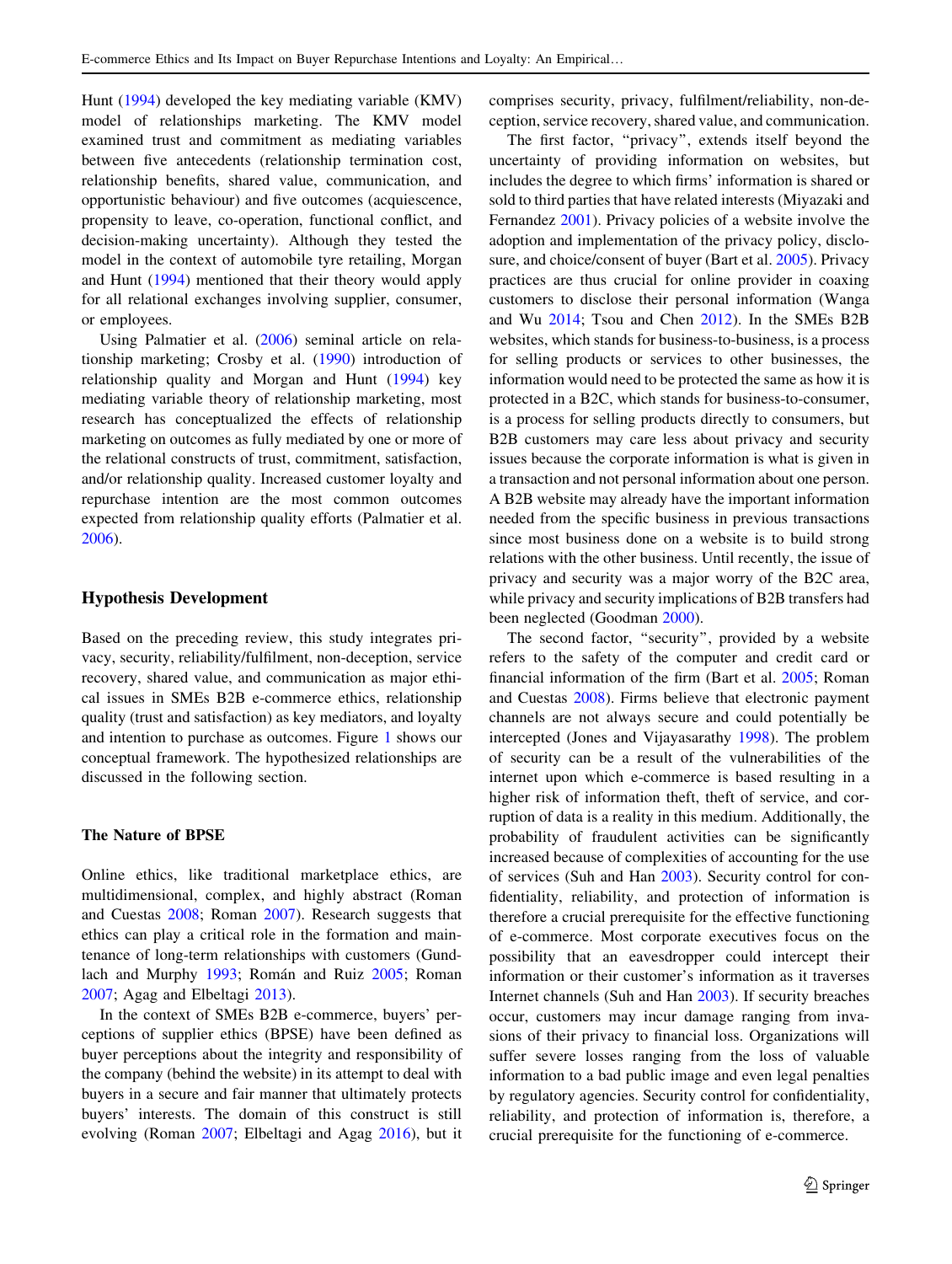<span id="page-5-0"></span>

Fig. 1 Proposed conceptual model

The third factor, "reliability/fulfilment", is related to the accurate display and description of a product or service so that firms receive what they believe they are ordering, as well as the delivery of the correct products and services within the frame promised (Wolfinbarger and Gilly [2003](#page-21-0)).

The fourth factor, ''non-deception'', refers to the buyer's belief that an e-service provider will not use deceptive practices to influence buyers to purchase e-products (Limbu et al. [2011\)](#page-20-0). Many deceptive practices in e-commerce settings (e.g. the exaggeration of product benefits and characteristics) are variations of well-known deception types already used in the traditional shopping context. However, the opportunity to perpetrate an online deception is increased by several reasons. For instance, the Internet is inherently a representational environment, i.e. an environment in which buyers make decisions about products based on cognitive representations of reality. The relatively unfamiliar and impersonal nature of the Web as well as the lack of opportunities for face-to-face interactions reduces people's ability to detect deception (Ben-Ner and Putterman [2003](#page-18-0)). For instance, in traditional retail settings, the detection of deception relies, among other things, on recognizing subtle changes in a person's non-verbal behaviours, such as eye contact and body movements (DePaulo [1992\)](#page-19-0). In the marketing field, deception has received special attention in the areas of advertising and personal selling/traditional retailing. Deception in the context of marketing practices is ''unethical and unfair to the deceived'' (Aditya [2001\)](#page-18-0).

The fifth factor, "service recovery", refers to the actions an online service provider takes in response to a service failure (Gronroos [1988\)](#page-19-0). A failed service encounter is an exchange where a buyer perceives a loss due to a failure on the part of the service provider. At which point, a sensitive service provider attempts to provide a gain via some recovery effort to offset the buyer's loss. This view is consistent with social exchange and equity theories (Adams [1965](#page-18-0); Homans [1958](#page-19-0)). Service recovery strategies involve actions taken by an online service provider to return the buyer to a state of satisfaction (Sparks and McColl-Kennedy [2001](#page-21-0)). These strategies may include acknowledgment of the problem, prompt rectification of the problem, providing an explanation for the service failure, apologising, empowering staff to resolve issues on the spot, making offers of compensation (i.e. refunds, price discounts, upgrade services, free products or services), and being courteous and respectful during the recovery process (for examples, see Patterson et al. [2006](#page-20-0)).

The sixth factor, ''shared value'', measures the extent to which buyer and supplier have common beliefs regarding what behaviours, goals, and policies are important or unimportant, and right or wrong (Morgan and Hunt [1994](#page-20-0)). Ethics is a key aspect of shared value.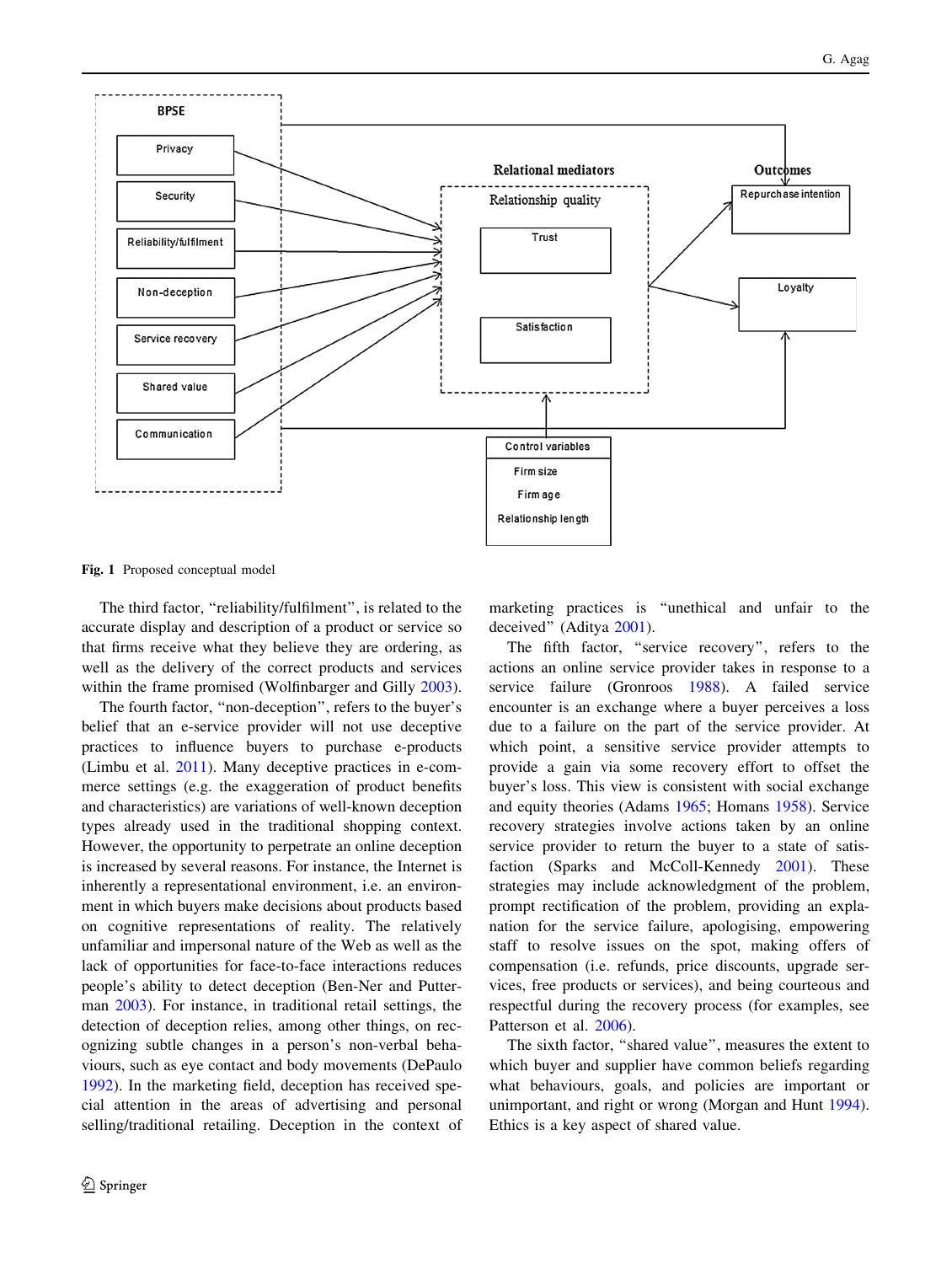The seventh factor, "communication", is defined as the formal and informal sharing of meaningful and timely information. Communication facilitates effective interactions, because managers can communicate freely and openly (Kogut and Singh [1988\)](#page-20-0).

## Perceived Privacy and Relationship Quality

Privacy is the willingness of firms to share information over the Internet that allows purchases to be concluded (Roman [2007](#page-21-0)). However, it is clear that buyer concern regarding privacy of information has an impact on the Internet market and that for electronic commerce to reach its full potential this concern still needs to be addressed in the context of SMEs B2B e-commerce. Privacy issues on the Internet include data collection, choice, and the sharing of information with third parties (Roman and Cuestas [2008\)](#page-21-0). These areas of concern are reflected in the Federal Trade Commission's standard for privacy on the Internet.

As online service providers place greater emphasis on building long-term relationships with buyers, trust has assumed a central role (Doney and Cannon [1997](#page-19-0); Garbarino and Johnson [1999\)](#page-19-0). A successful relationship requires businesses to describe their information collection practices and policies on its websites (Agag and EL-Masry [2016c](#page-18-0)). Buyers, in turn, must be willing to provide information about their companies to enable businesses to advance the buyer relationships through improved offerings and targeted communications (Zeithaml et al. [1996\)](#page-21-0). A higher perception of privacy will lead to increased relationship quality. A direct positive relationship between privacy and relationship quality dimensions (trust and satisfaction) is supported by a wide variety of studies, e.g. (Mukherjee and Nath [2007](#page-20-0); Pavlou and Chellappa [2001](#page-20-0); Wu et al. [2012;](#page-21-0) Chang et al. [2013;](#page-18-0) Eastlick et al. [2006](#page-19-0); Agag and Elbeltagi [2013;](#page-18-0) Agag and El-Masry [2016b](#page-18-0)). In the context of SMEs B2B e-commerce, Soledad Janita and Javier Miranda, [\(2013](#page-21-0)) empirically find that privacy has a significant influence on buyer satisfaction. Hence, we propose the following hypothesis:

Hypothesis 1 There is a positive relationship between privacy and relationship quality.

## Perceived Security and Relationship Quality

Security is one of the most worrying issues faced by buyers wishing to purchase products or services online, especially in the context of SMEs B2B e-commerce, and the problem arises from vulnerabilities of websites from which the products and services are purchased (Suh and Han [2003](#page-21-0)). Fam et al. [\(2004](#page-19-0)) mentioned that online trust in the context of relationships between buyers and online service

providers are influenced by buyers' perception of security. A higher perception of security will lead to increased relationship quality. Kim et al. [\(2011](#page-20-0)) found that security has a positive relationship with buyer trust and satisfaction; this is empirically confirmed in most of the extant literature (Chellappa and Pavlou [2002](#page-18-0); Flavian and Cuinaliu [2006](#page-19-0); Eastlick et al. [2006;](#page-19-0) Mukherjee and Nath [2007](#page-20-0); Kim et al. [2009](#page-20-0); Ponte et al. [2015;](#page-20-0) Agag and El-Masry [2016b;](#page-18-0) Agag [2016](#page-18-0)). In the context of SMEs B2B e-commerce, Soledad Janita and Javier Miranda, [\(2013](#page-21-0)) have confirmed the positive link between security and satisfaction. Thus, the authors propose the following hypothesis:

Hypothesis 2 There is a positive relationship between security and relationship quality.

## Reliability/Fulfilment and Relationship Quality

Reliability/fulfilment is related to the accurate display and description of a product and service so that firms receive what they believe they have ordered. Moreover, the delivery of the right products within the promised timeframe is also included in this (Wolfinbarger and Gilly [2003](#page-21-0)). Earlier research has found fulfilment/reliability to be one of the key dimensions of online service quality as perceived by buyers (Parasuraman et al. [2005](#page-20-0)). Reliable response is an important factor of relationship quality because it can influence customers' satisfaction and trust (Kalakota and Whinston [1996;](#page-19-0) Bart et al. [2005\)](#page-18-0). Therefore, delivering promises and fulfilling buyers' trust in the product/service information presented should be a necessary condition in generating relationship quality (Kim et al. [2009](#page-20-0); Reichheld and Schefter [2003;](#page-20-0) Soledad Janita and Javier Miranda [2013;](#page-21-0) Agag and El-Masry [2016b](#page-18-0); Agag and Elbeltagi [2013\)](#page-18-0). In line with this argument, we propose that relationship quality is earned by delivering the right product at the right time and meeting buyer expectation on product quality as promised by the online service provider. Hence, we propose the following hypothesis:

Hypothesis 3 There is a positive relationship between reliability/fulfilment and relationship quality.

#### Non-deception and Relationship Quality

Non-deception refers to the buyer's belief that an online service provider will not use deceptive practices to influence the buyer to purchase products or services (Limbu et al. [2011](#page-20-0)). This dimension focuses on the buyer's perceptions of the online service provider's deceiving/misleading practices, rather than on the act of deceiving itself. Prior research on deceptive advertising has focused largely on identifying the specific types of claims that lead buyers to make erroneous judgments and its consequences on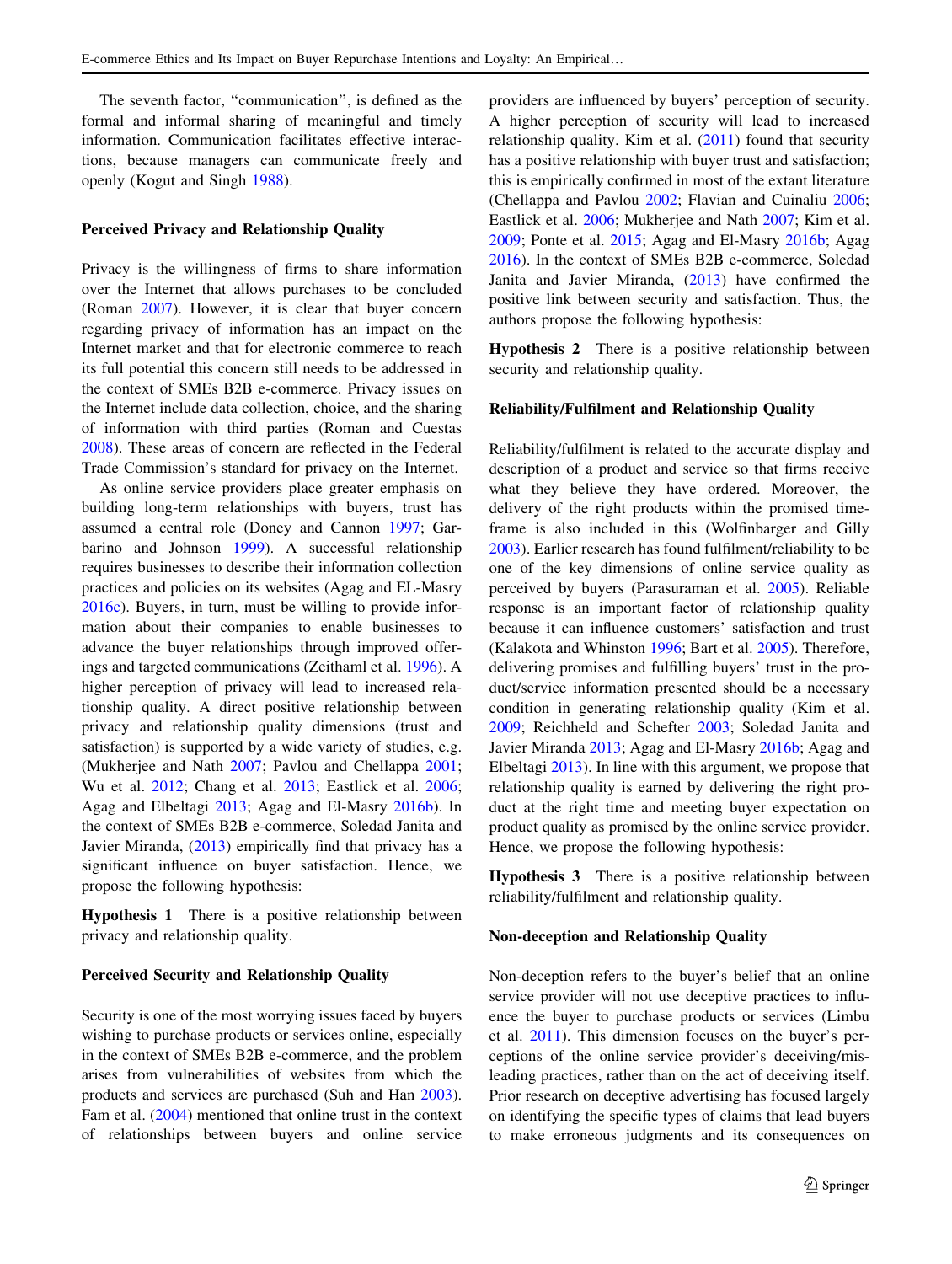buyers' beliefs and behavioural intentions (Darke and Ritchie [2007](#page-18-0)). For instance, findings from Darke and Ritchie ([2007\)](#page-18-0) showed that deceptive advertising engenders buyers' distrust. A number of studies (Ingram et al. [2005;](#page-19-0) Ramsey et al. [2007](#page-20-0); Riquelme and Roman [2014](#page-21-0); Agag and El-Masry [2016b](#page-18-0); Agag and Elbeltagi [2014\)](#page-18-0) found that deceptive selling actions decrease customer satisfaction and trust. We hypothesize that in the B2B context, when buyers believe that the online service provider is engaging in deceptive actions, such perceptions will lead to reduced relationship quality. Thus, the authors propose the following hypothesis:

Hypothesis 4 There is a positive relationship between non-deception and relationship quality.

## Service Recovery and Relationship Quality

Service recovery measures buyers' perceptions of the fairness of e-commerce companies' recovery effort during the transaction processes. Consumers evaluate service recovery by considering distributive justice, procedural justice, and interactive justice (Tax and Brown [1998](#page-21-0)). Distributive justice refers to the perceived fairness of the tangible compensation for a dispute or negotiation. Procedural justice concerns the perceived fairness of the policies, procedures, and criteria used by decision-makers in arriving at the compensation for a dispute or negotiation. Interactional justice means the manner in which consumers are treated during the conflict resolution process (Blodgett et al. [1997\)](#page-18-0). When a buyer perceives service recovery as unfair, he/she feels dissatisfaction and then forms the view that this service does not conform to ethical principles; ultimately, he/she will determine that the firm is not ethical, thus restoring equilibrium (Cheng et al. [2014](#page-18-0)). In other words, buyers believe sellers behave improperly when they neglect this ethical principle, which adversely affects relationships between online service providers and buyers (Fisher, et al. [1999](#page-19-0)). By contrast, appropriate responses from online service providers to service failures (i.e. service recovery) are ethical and may be a means of strengthening relationships with buyers (Massad and Beachboard [2009](#page-20-0); Cheng et al. [2014](#page-18-0)). Thus, the authors propose the following hypothesis:

Hypothesis 5 There is a positive relationship between service recovery and relationship quality.

## Shared Value and Relationship Quality

Shared value is the extent to which the buyer and supplier has a mutual understanding of their behaviours, goals, and policies. When there is a higher perception of shared values, such perceptions will lead to increased buyer trust and commitment to the online service provider. Buyers and suppliers with shared values are more committed to their partnership (Morgan and Hunt [1994](#page-20-0)). For buyers and suppliers with goals or policies in common, sharing resources and abilities can lead to greater mutual commitment and closer bonds. Mukherjee and Nath ([2007\)](#page-20-0) pointed out that shared values promote development of commitment and trust. Such similarities between buyer and supplier may provide cues that the exchange partner will help facilitate important goals and has been shown to affect relationship quality positively (Palmatier et al. [2006](#page-20-0); Crosby et al. [1990](#page-18-0); Parsons [2002](#page-20-0)). Cai et al. [\(2010](#page-18-0)) and Agag and El-Masry [\(2016b](#page-18-0)) point out that a firm's trust in its supplier is positively related to information sharing between them. Therefore, we propose the following hypothesis:

Hypothesis 6 There is a positive relationship between shared values and relationship quality.

#### Communication and Relationship Quality

Communication refers to the formal as well as informal sharing of meaningful and timely information (Anderson and Narus [1990](#page-18-0)), fostering trust by assisting in resolving disputes and ambiguities, providing accurate information on order processing, and aligning perceptions and expectations (Etgar [1979\)](#page-19-0). Internet-based business-to-business e-markets represent an inter-organizational information system that facilitates electronic interactions between buyers and sellers (Grewal et al. [2001](#page-19-0)). In fact, in an electronic market environment, buyers and suppliers come together in a market space and exchange information related to price, product specifications, terms of trade, and a dynamic price-making mechanism facilitates transactions between the firms (Kaplan and Sawhney [2000](#page-20-0)). Palmatier et al. [\(2006](#page-20-0)), Morgan and Hunt [\(1994](#page-20-0)), and Agag and El-Masry [\(2016b](#page-18-0)) and Agag et al. [\(2016](#page-18-0)) used communication as an antecedent of trust and commitment. One factor that distinguishes firms that merely possess information from those that use information is the level of trust users have in producers of information Lancastre and Lages [\(2006](#page-20-0)). Therefore, we posit that if a buyer's perception that communication and information from the supplier has been of high quality, that is, relevant, timely, and reliable, this will result in greater buyer relationship quality suggesting the following hypothesis:

Hypothesis 7 There is a positive relationship between communication and relationship quality.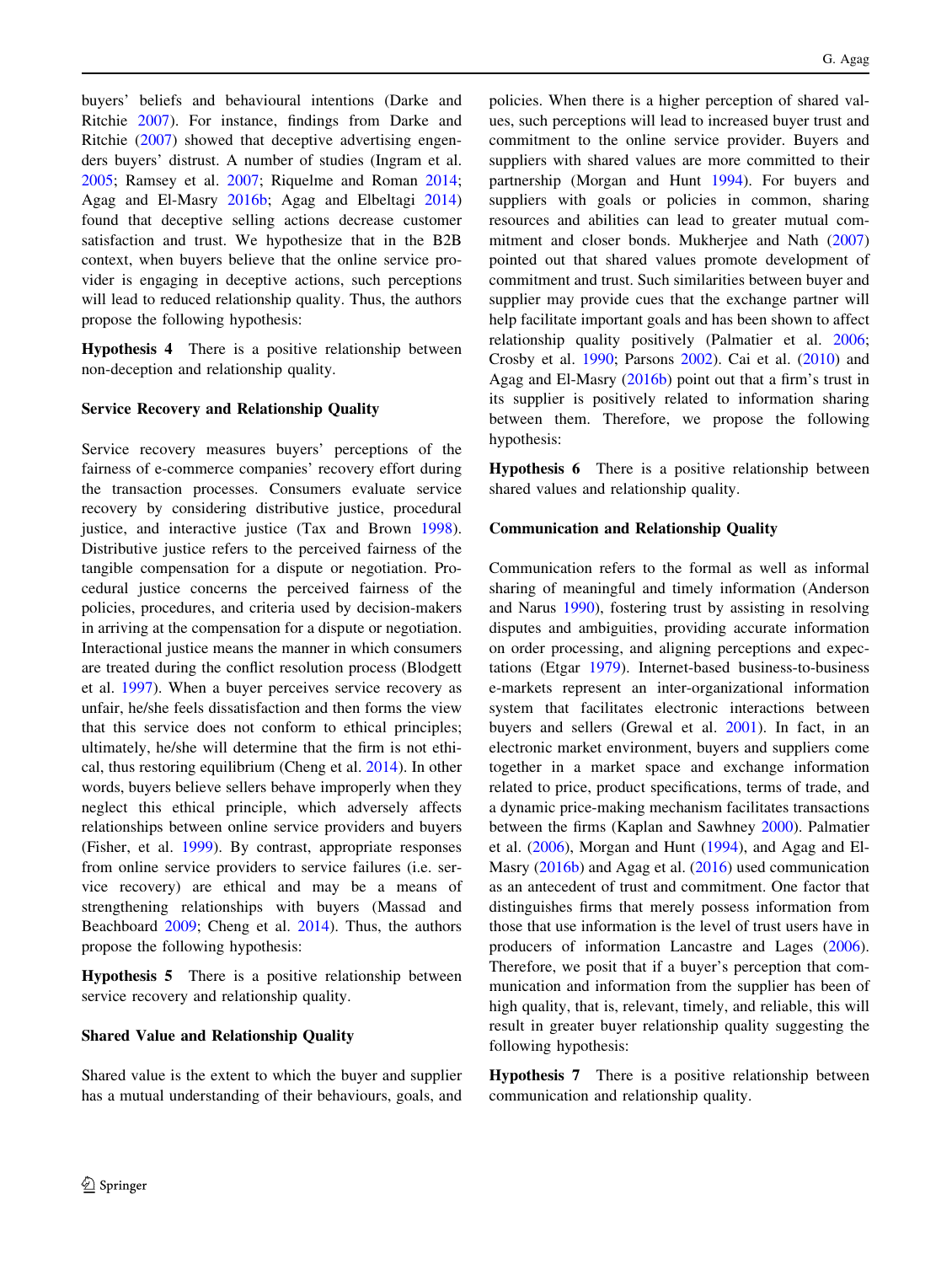#### Relationship Quality and Outcomes

Relationship quality is widely viewed as a metaconstruct made up of several components that support, reinforce, and complement each other (Dwyer et al. [1987](#page-19-0)). Although there has been considerable work on the conceptualization of relationship quality, the pertinent literature has not reached a general consensus on its constituents (Bove and Johnson [2001](#page-18-0); Naudé and Buttle [2000\)](#page-20-0). However, trust, commitment, and satisfaction are given the importance among the factors that constitute relationship quality, e.g. (Crosby et al. [1990;](#page-18-0) Hennig-Thurau et al. [2002;](#page-19-0) Hewett et al. [2002\)](#page-19-0). Specifically, a rich stream of research views relationship quality as a combination of some or all of these constructs, e.g. (Leonidas et al. [2014;](#page-20-0) Palmatier [2008](#page-20-0); Ulaga and Eggert [2006](#page-21-0)). In summary, there is little agreement among researchers as to which individual or composite relational mediator best captures the key aspects of a relationship that most affect outcomes. To address this issue empirically, our analysis compares the relative effects of the different perspectives by analysing relational mediators separately and as a group.

Trust is probably the most widely studied and accepted construct in relationship marketing, e.g. (Morgan and Hunt [1994;](#page-20-0) Madhok [2006](#page-20-0)). A frequently used definition of trust is the willingness to rely on an exchange partner in whom one has confidence (Moorman et al. [1992](#page-20-0)). Trust is critical in buyer–seller relationships that cross-national borders; it lessens the transaction costs of the exchange process as incomplete contracts become sufficient for running the exchange and concurrently augments transaction value via the creation of a positive working environment (Zhang et al. [2003\)](#page-21-0). Commitment has also assumed a central role in the development of buyer–seller relationship models, e.g. (Anderson and Weitz [1992](#page-18-0)). Commitment is very difficult to emerge without trust in place the two constructs constitute the cornerstones of relationship marketing (Morgan and Hunt [1994](#page-20-0)).

Satisfaction is viewed as an essential part of successful relationships in a number of interfirm studies for over three decades (Jap and Ganesan [2000\)](#page-19-0). Extant research suggests satisfaction refers to social as well as economic aspects of the exchange (Geyskens et al. [1999\)](#page-19-0).

Increased customer loyalty is one of the most common outcomes expected from relationship marketing efforts, but loyalty has been defined and operationalized in many different ways. An expectation of continuity reflects the customer's intention to maintain the relationship in the future and captures the likelihood of continued purchases. However, researchers have criticized this measure of loyalty because customers with weak relational bonds and little loyalty may report high continuity expectations as a result of their perceptions of high switching costs or their lack of time to evaluate alternatives (Oliver [1999\)](#page-20-0). Some studies operationalize customer loyalty as a composite or multidimensional construct that includes groupings of intentions, attitudes, and seller performance indicators. Prior study points out that relationship quality positively influences global measures of customer loyalty, just as they do its individual components (Palmatier et al. [2006](#page-20-0)). Relationship quality impacts positively on buyers' intentions to purchase and loyalty (Palmatier et al. [2006\)](#page-20-0) which is empirically confirmed in most of the extant literature, e.g. (Liua et al. [2011](#page-20-0); Rauyruen and Miller [2007;](#page-20-0) Zhang et al. [2011](#page-21-0)). Thus, the authors propose the following hypotheses:

Hypothesis 8 There is a positive relationship between relationship quality and buyer intention to purchase.

Hypothesis 9 There is a positive relationship between relationship quality and buyer loyalty.

#### Relationship Quality as a Mediator

Consumers' satisfaction and trust are key factors for establishing long-term relationships with them and acquiring their repurchase intentions (Lee et al. [2008](#page-20-0); Agag and El-Masry [2016b\)](#page-18-0). Kim et al. ([2006\)](#page-20-0) stated that because e-commerce is mainly related to use of a new technological breakthrough, receptivity to online environment is important to form a positive relationship with satisfaction. Bai et al. [\(2008](#page-18-0)) suggested that in online environments, striving for satisfaction should be very significant to increase intentions for actual purchase of products online. Elbeltagi and Agag also conducted research on business ethics in the online environment, investigating five components of online service provides ethics: privacy, security, reliability, non-deception, service recovery, communication, and shared value and evaluating relationships between trust and commitment with repurchase intentions. Agag and Elbeltagi ([2013\)](#page-18-0) and Elbeltagi and Agag [\(2016](#page-19-0)) point out that trust and commitment mediate the relationship between e-commerce ethics (e.g. privacy, security, reliability, nondeception, and service recovery) and repurchase intention. Thus, the authors propose the following hypotheses:

Hypothesis 10 Relationship quality mediates the relationship between e-commerce ethics and repurchases intention.

Hypothesis 11 Relationship quality mediates the relationship between e-commerce ethics and loyalty.

#### Control Variables

In order to mitigate potential sources of systematic errors, firm age, firm size, and relationship length were included in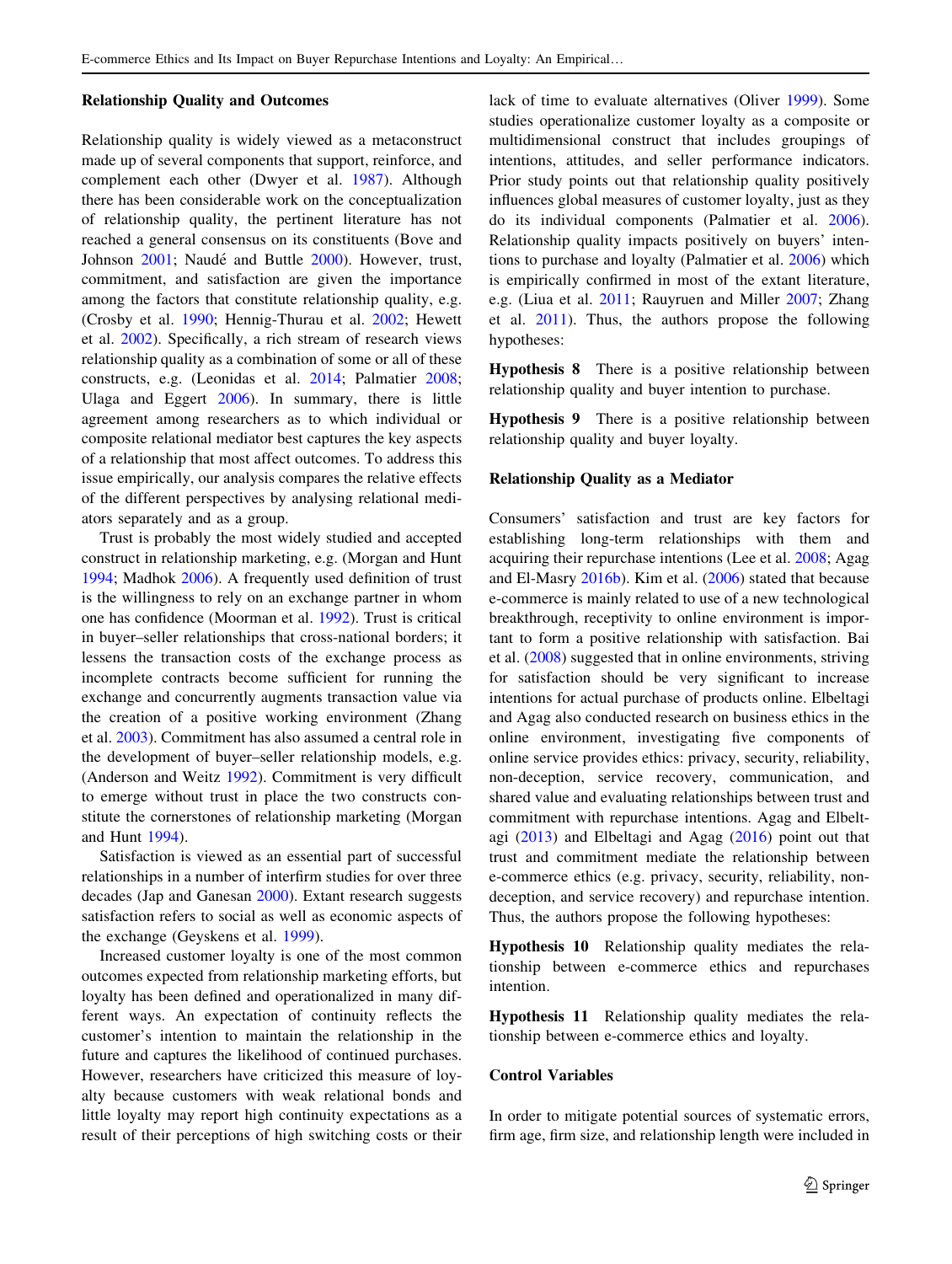<span id="page-9-0"></span>the structural model as control variables. These three factors are posited to affect the relationship quality in the B2B context (Sarmento et al. [2015;](#page-21-0) Skarmeas et al. [2008;](#page-21-0) Jain et al. [2014\)](#page-19-0). In this research, firm age refers to the number of years the firm has been doing business, firm size as the number of employees, while relationship length is the number of years the buyer and the online service provider have been doing business together.

## Methodology

This section provides a brief overview of the quantitative methodology.

## The Choice of Egypt as the Focal Country of the Study

The analysis of this study specifically relates to SMEs e-commerce firms in Egypt. We chose SME firms as an area of study since they play a vital and integral role in every country's economy especially in Egypt (Street and Meister [2004;](#page-21-0) Lawson-body and O'keefe [2006;](#page-20-0) Harrigan and Ibbotson [2009](#page-19-0)). They have become an essential sector of all countries' economies. Burke and El-Kot ([2011\)](#page-18-0) provide a detailed look at the Egyptian economy, workforce, employee attitudes and values, and the wider Egyptian context. Considering the SME situation, more directly, the SME sector in Egypt, as in most countries, plays an important role in the Egyptian economy in terms of its contribution to Egypt's GDP (Economic Research Forum [2007\)](#page-19-0). SMEs (Medium-sized enterprises with 10–50 employees) constitute more than 90% of businesses and are expected to account for 80% of global economic growth (OECD [2012](#page-20-0)). Additionally, in many economies, including the Egyptian economy, SMEs represent the segment with the largest increase (Harrigan and Ibbotson [2009](#page-19-0)). Ayyagar et al. [\(2011](#page-18-0)) stated that in developing countries, the SME sector makes a critical contribution to employment and gross domestic product (GDP), and they are also an essential part of the economy. For example, Egyptian SMEs are major job providers; they create an important share of total added value and provide a high proportion of middle-income and poor people with affordable goods and services. Additionally, 99% of Egyptian enterprises are small (Ghanem [2013\)](#page-19-0).

Egypt provides a suitable place for this type of research, because of: (a) The growing level of sophistication of local consumers and their increasing concern for business ethical issues; (b) It has recorded increasing incidents of unethical marketing practices in recent years, which, in many cases, violated consumer rights and interests; and (c) The Egyptian Revolution of 2011 (Revolution of 25th of January) and the subsequent military coup have a negative effect on the law and order of the society which make Egypt a fertile context for unethical behaviour especially online.

## Sampling and Data Collection

Data were gathered from managers responsible for purchasing in SMEs e-commerce firms in Egypt. We randomly selected 3000 firms from the Egyptian Ministry of Commerce, Egyptian Chamber of Commerce, and The Egyptian Cabinet Information and Decision Support Centre (IDSC) databases. Based on a systematic random procedure, a representative sample of 768 firms was selected, using product type and geographic location as stratification criteria. Product type was defined in terms of being consumer or industrial. Geographic location was also broadly grouped into five categories, namely Cairo, Alexandria, Upper Egypt, the Delta, and the Canal zones. The sampling frame is a cross section of four industries, machinery and equipment, chemicals, food, and paper products, in order to increase generalizability (Zhang et al. [2003](#page-21-0)). These sectors were chosen because they represent a large volume of the Egyptian economy.

The sample firms received a printed survey which included a cover letter, the questionnaire, and a prepaid return envelope. Follow-up telephone calls to non-respondents were made two, four, and six weeks after the surveys were mailed. Thirty-eight firms did not receive the survey instruments due to incorrect addresses. Over a 13-week period, the researchers received 260 surveys, representing a response rate of 33.85%. As in the study by Harrison et al. [\(1997](#page-19-0)), in this study, the researchers carefully screened respondents to ensure that each one was a manager responsible for purchasing in his/her firm. The researchers eliminated any response from a firm from the final analysis if the firm did not meet the definition of an SMEs, if the respondent was not a purchasing manager, or if the firm had not already adopted and implemented B2B e-commerce. As a result, the final analysis contained 260 firms. The majority of respondents (81%) were from small organizations: a variety of different industries were represented, including "chemicals" (39%), "food and consumables'' (34%), and ''clothing and accessories'' (27%). A total of 72% of firms had started as ''bricks and mortar'' operations and had subsequently gone online, while a further 17% had started as online businesses, with the remaining 11% having commenced in both formats from inception. Respondents came from 27 provinces, and the final sample had the following geographic structure: Cairo (43%), Alexandria (21%), Upper Egypt (17%), the Delta  $(11\%)$ , and Canal zones  $(8\%)$ .

Furthermore, all measured scales, which were originally in English, were translated into Arabic by two native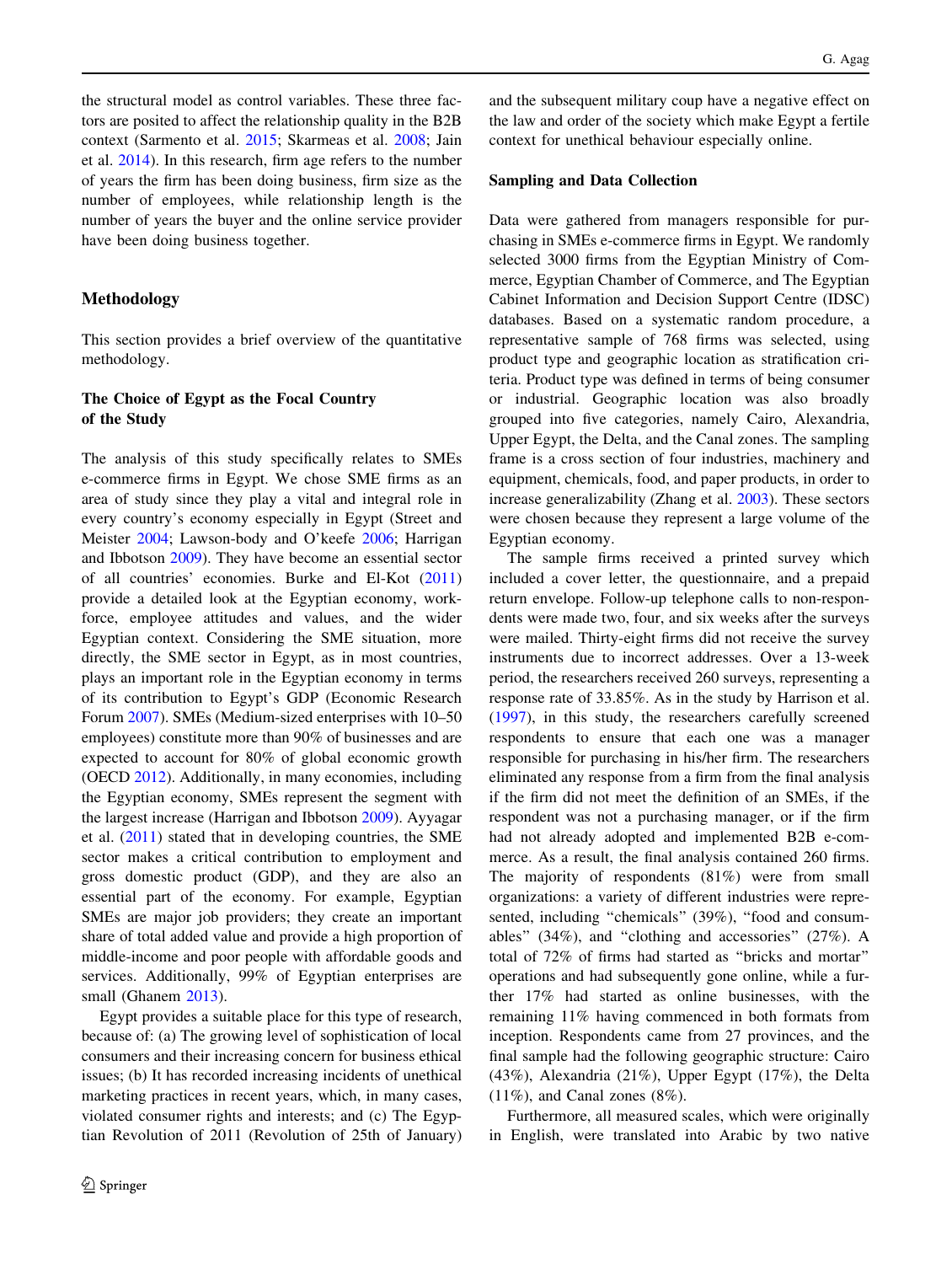<span id="page-10-0"></span>speakers of Arabic who are also fluent in English. The Arabic translations were then back translated into English and checked against the meanings of each item on the original scales to ensure the authenticity of the translations. The results of this pretest revealed some questions in which the wording needed to be improved and in which the sequence of words needed to be changed. However, the changes were only minor and only minimal refinement of the questionnaire was undertaken for reasons of clarity.

#### **Measurements**

The survey instrument was designed after reviewing the relevant literature and two pretests. The first pretest was performed by 40 doctoral students, who checked the face validity of the measurement items; the second pretest was conducted by 60 purchasing managers, who checked whether the content of the questionnaire reflected real business situations and whether the managers understood the measures.

The overall model included ten main constructs: privacy, security, reliability/fulfilment, non-deception, service recovery, shared value, communication, relationship quality, repurchase intention, and loyalty. In addition, there were three control variables: firm age, firm size, and relationship length. Measurement for the thirteen constructs was taken from the marketing, business ethics, and management literature. A five-point Likert-type scale ranging from  $1 =$  "strongly disagree" to  $5 =$  "strongly agree" was used. Respondents were asked to respond to the survey on purchasing activities relating to their purchasing organization.

Repurchase intention was assessed by four items from the formalization construct from Zeithaml et al. ([1996\)](#page-21-0) and Doney and Cannon [\(1997](#page-19-0)). According to the corrected item-total correlations rule (Corrected item-total correlations ought to be retained if the value was placed between 0.35 and 0.80 (Netemeyer et al. [2003](#page-20-0)), two items have been excluded. The measurement for loyalty includes three selected items from Human and Naudé  $(2014)$  $(2014)$ . One item has been excluded according to the corrected item-total correlations rule given above. Relationship quality with the online service provider is a second-order formative scale composed of satisfaction and trust (Crosby et al. [1990](#page-18-0); Palmatier [2008\)](#page-20-0). Each first level indicator uses two items. We used existing multi-item scales for the measurement of the dimensions of (privacy, security, reliability, and nondeception). This scale, developed by Roman ([2007\)](#page-21-0), has four dimensions: security (three items), privacy (three items), non-deception (three items), and fulfilment/reliability (three items). New scales were developed for the service recovery as appropriate existing scales could not be found in a B2B context. Scales for this construct were developed, consistent with established scale development procedures (Churchill [1979;](#page-18-0) Agag and El-Masry [2016b](#page-18-0)). The scale for shared value is adopted from Morgan and Hunt ([1994\)](#page-20-0) and Theron et al. [\(2008](#page-21-0)) and modified in the e-commerce context. Communication scale is obtained using a four-item scale modified from Morgan and Hunt [\(1994](#page-20-0)) and Moorman et al. ([1993\)](#page-20-0).

### Data Analysis

Prior to the PLS analysis a set of items for each construct was examined in the pretest using exploratory factor analysis to identify those items not belonging to the specified domain. The properties of the proposed research constructs were then tested with structural equation modelling (SEM). We applied the partial least squares (PLS) technique, which is typically used when the investigated phenomenon is new and the study aims at theory generation rather than confirmation (Urbach and Ahlemann [2010](#page-21-0)). In addition, due to the distributional properties of our established variables, a PLS approach was deemed more appropriate as it does not require normal distribution, as opposed to a covariance-based approach which does. Furthermore, the PLS methodology is capable of including both formative and reflective measures simultaneously in a model, which was a constraint we faced with the measures that we used.

#### Empirical Analysis and Results

#### Measurement Model

In order to satisfy the criterion of multivariate normality tests of normality, namely skewness, kurtosis, and Mahalanobis distance statistics (Bagozzi and Yi [1988\)](#page-18-0), were conducted for all the constructs. These indicated no departure from normality. The psychometric properties of the constructs were assessed by calculating the Cronbach's alpha reliability coefficient (Nunnally and Bernstein [1994](#page-20-0)).

First, a confirmatory factor analysis (CFA) was performed to test the measurement model. We assessed the measurement model through tests of convergent validity, discriminant validity, and reliability, using commonly accepted guidelines. These results are shown in Tables [2](#page-11-0) and [3](#page-12-0). We also performed tests for multicollinearity due to the relatively high correlations between some of the constructs. All constructs had variance inflation factor (VIF) values of less than 2.3, which is within the cut off level of 3.0.

All items loaded on to the corresponding latent variable structure and all exhibited loadings greater than 0.7. All constructs exhibited adequate internal consistency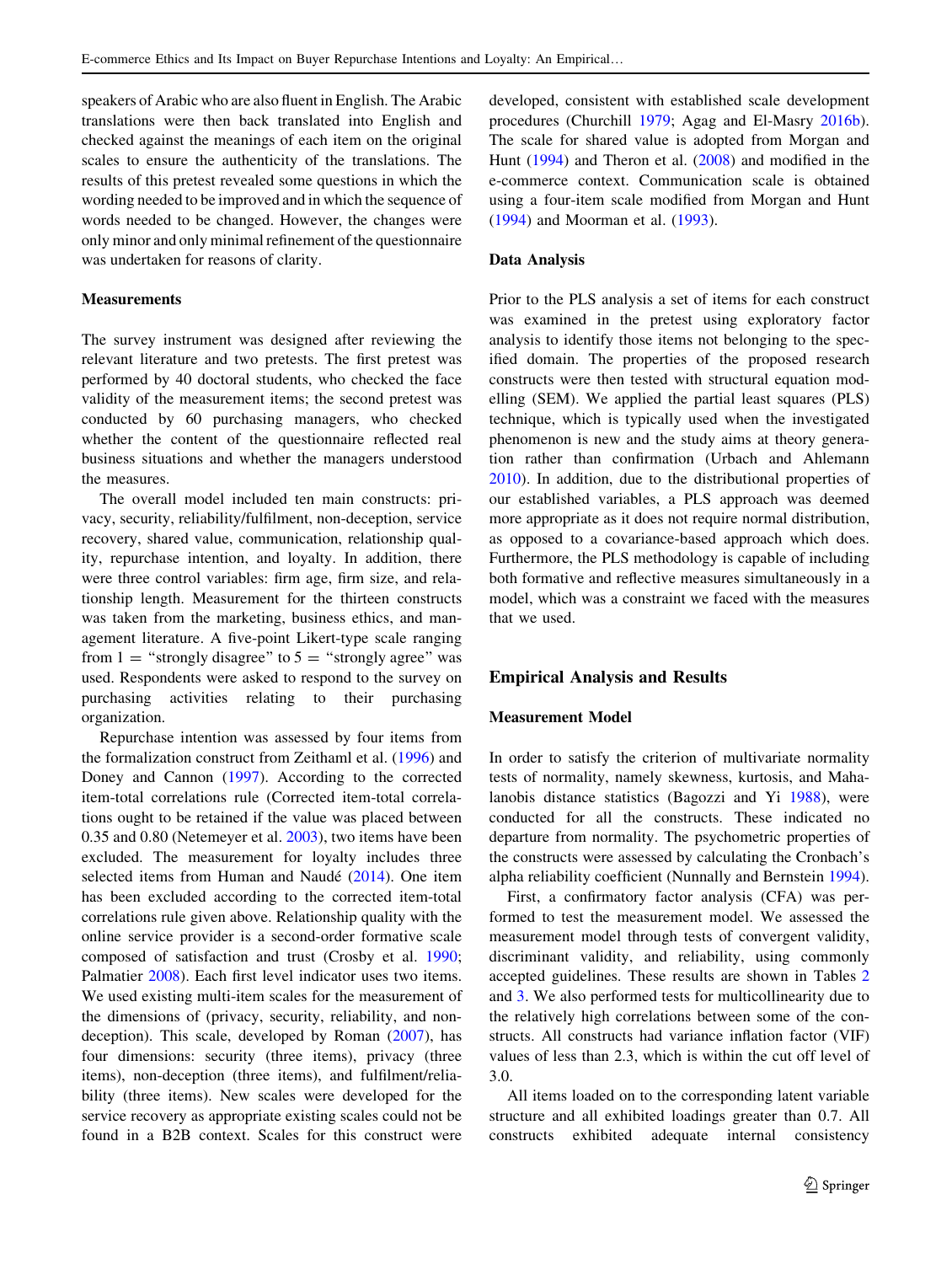<span id="page-11-0"></span>Table 2 Loadings and cross-loadings of measurement items

| Items            | PV       | <b>SC</b> | REL      | DEC   | <b>SR</b> | SV    | <b>COM</b> | <b>RQ</b> | <b>REP</b> | LOY   | SIZ   | Age   | LET   | p value |
|------------------|----------|-----------|----------|-------|-----------|-------|------------|-----------|------------|-------|-------|-------|-------|---------|
| PV1              | 0.872    | 0.262     | 0.538    | 0.617 | 0.283     | 0.297 | 0.478      | 0.271     | 0.139      | 0.378 | 0.461 | 0.278 | 0.261 | < 0.001 |
| PV <sub>2</sub>  | 0.804    | 0.103     | 0.342    | 0.472 | 0.190     | 0.134 | 0.480      | 0.472     | 0.401      | 0.472 | 0.027 | 0.175 | 0.632 | < 0.001 |
| PV3              | 0.865    | 0.493     | 0.421    | 0.460 | 0.454     | 0.372 | 0.474      | 0.290     | 0.704      | 0.381 | 0.271 | 0.379 | 0.270 | < 0.001 |
| SC <sub>1</sub>  | 0.411    | 0.878     | 0.467    | 0.574 | 0.303     | 0.231 | 0.581      | 0.574     | 0.615      | 0.391 | 0.381 | 0.274 | 0.029 | < 0.001 |
| SC <sub>2</sub>  | 0.109    | 0.902     | 0.243    | 0.401 | 0.227     | 0.309 | 0.330      | 0.463     | 0.314      | 0.484 | 0.178 | 0.184 | 0.526 | < 0.001 |
| SC <sub>3</sub>  | 0.271    | 0.870     | 0.212    | 0.423 | 0.485     | 0.247 | 0.272      | 0.083     | 0.203      | 0.319 | 0.093 | 0.378 | 0.172 | < 0.001 |
| REL1             | 0.360    | 0.473     | 0.917    | 0.318 | 0.261     | 0.323 | 0.628      | 0.387     | 0.610      | 0.519 | 0.461 | 0.279 | 0.371 | < 0.001 |
| REL <sub>2</sub> | 0.268    | 0.238     | 0.828    | 0.247 | 0.303     | 0.584 | 0.520      | 0.654     | 0.484      | 0.213 | 0.278 | 0.627 | 0.516 | < 0.001 |
| REL <sub>3</sub> | 0.131    | 0.573     | 0.831    | 0.302 | 0.237     | 0.641 | 0.120      | 0.203     | 0.401      | 0.589 | 0.481 | 0.218 | 0.631 | < 0.001 |
| DEC1             | $-0.291$ | $-0.273$  | $-0.031$ | 0.932 | 0.302     | 0.501 | 0.337      | 0.528     | 0.278      | 0.382 | 0.072 | 0.618 | 0.702 | < 0.001 |
| DEC <sub>2</sub> | 0.302    | $-0.113$  | $-0.194$ | 0.831 | 0.703     | 0.437 | 0.281      | 0.471     | 0.419      | 0.209 | 0.471 | 0.219 | 0.179 | < 0.001 |
| DEC <sub>3</sub> | $-0.138$ | 0.403     | 0.207    | 0.824 | 0.331     | 0.303 | 0.603      | 0.474     | 0.214      | 0.511 | 0.056 | 0.218 | 0.039 | < 0.001 |
| SR1              | 0.271    | 0.647     | 0.472    | 0.542 | 0.819     | 0.448 | 0.436      | 0.193     | 0.476      | 0.490 | 0.271 | 0.034 | 0.272 | < 0.001 |
| SR <sub>2</sub>  | 0.231    | 0.183     | 0.041    | 0.409 | 0.838     | 0.284 | 0.130      | 0.505     | 0.607      | 0.345 | 0.371 | 0.461 | 0.293 | < 0.001 |
| SR3              | 0.163    | 0.242     | 0.721    | 0.460 | 0.846     | 0.510 | 0.329      | 0.383     | 0.364      | 0.638 | 0.571 | 0.471 | 0.467 | < 0.001 |
| SR4              | 0.391    | 0.283     | 0.523    | 0.172 | 0.934     | 0.103 | 0.742      | 0.539     | 0.401      | 0.390 | 0.481 | 0.136 | 0.471 | < 0.001 |
| SV1              | 0.103    | 0.392     | 0.303    | 0.402 | 0.437     | 0.854 | 0.423      | 0.501     | 0.701      | 0.467 | 0.281 | 0.471 | 0.038 | < 0.001 |
| SV <sub>2</sub>  | 0.240    | 0.229     | 0.562    | 0.352 | 0.409     | 0.912 | 0.536      | 0.278     | 0.532      | 0.573 | 0.037 | 0.236 | 0.467 | < 0.001 |
| SV3              | 0.151    | 0.038     | 0.373    | 0.486 | 0.186     | 0.951 | 0.178      | 0.483     | 0.177      | 0.304 | 0.178 | 0.038 | 0.618 | < 0.001 |
| COM1             | 0.172    | 0.269     | 0.319    | 0.183 | 0.420     | 0.400 | 0.819      | 0.625     | 0.512      | 0.412 | 0.381 | 0.363 | 0.578 | < 0.001 |
| CM2              | 0.183    | 0.121     | 0.251    | 0.103 | 0.234     | 0.490 | 0.874      | 0.402     | 0.437      | 0.531 | 0.286 | 0.461 | 0.378 | < 0.001 |
| COM3             | 0.250    | 0.402     | 0.366    | 0.273 | 0.357     | 0.291 | 0.841      | 0.208     | 0.449      | 0.614 | 0.027 | 0.371 | 0.617 | < 0.001 |
| COM <sub>4</sub> | 0.338    | 0.227     | 0.032    | 0.403 | 0.199     | 0.220 | 0.816      | 0.527     | 0.375      | 0.490 | 0.371 | 0.371 | 0.379 | < 0.001 |
| RQ1              | 0.201    | 0.171     | 0.540    | 0.178 | 0.438     | 0.382 | 0.028      | 0.852     | 0.309      | 0.551 | 0.073 | 0.371 | 0.174 | < 0.001 |
| RQ <sub>2</sub>  | 0.463    | 0.364     | 0.293    | 0.462 | 0.374     | 0.149 | 0.471      | 0.809     | 0.128      | 0.361 | 0.178 | 0.264 | 0.164 | < 0.001 |
| RQ3              | 0.047    | 0.470     | 0.380    | 0.407 | 0.049     | 0.037 | 0.093      | 0.884     | 0.029      | 0.182 | 0.402 | 0.271 | 0.582 | < 0.001 |
| RQ4              | 0.273    | 0.178     | 0.029    | 0.178 | 0.274     | 0.372 | 0.471      | 0.913     | 0.572      | 0.461 | 0.287 | 0.028 | 0.267 | < 0.001 |
| REP1             | 0.182    | 0.373     | 0.182    | 0.105 | 0.172     | 0.172 | 0.384      | 0.471     | 0.872      | 0.039 | 0.029 | 0.273 | 0.490 | < 0.001 |
| REP <sub>2</sub> | 0.283    | 0.039     | 0.573    | 0.637 | 0.384     | 0.462 | 0.371      | 0.036     | 0.880      | 0.364 | 0.371 | 0.371 | 0.731 | < 0.001 |
| LOY1             | 0.362    | 0.378     | 0.632    | 0.218 | 0.508     | 0.278 | 0.484      | 0.461     | 0.318      | 0.926 | 0.319 | 0.172 | 0.372 | < 0.001 |
| LOY <sub>2</sub> | 0.039    | 0.146     | 0.182    | 0.092 | 0.273     | 0.623 | 0.637      | 0.461     | 0.093      | 0.873 | 0.136 | 0.064 | 0.278 | < 0.001 |
| SIZ1             | 0.632    | 0.473     | 0.482    | 0.172 | 0.573     | 0.172 | 0.049      | 0.193     | 0.461      | 0.471 | 0.783 | 0.318 | 0.627 | < 0.001 |
| SIZ <sub>2</sub> | 0.372    | 0.460     | 0.384    | 0.472 | 0.304     | 0.463 | 0.481      | 0.471     | 0.271      | 0.037 | 0.840 | 0.318 | 0.278 | < 0.001 |
| SIZ3             | 0.620    | 0.189     | 0.571    | 0.027 | 0.140     | 0.179 | 0.518      | 0.371     | 0.271      | 0.471 | 0.831 | 0.371 | 0.178 | < 0.001 |
| AGE1             | 0.273    | 0.483     | 0.182    | 0.418 | 0.640     | 0.273 | 0.178      | 0.039     | 0.279      | 0.217 | 0.719 | 0.792 | 0.038 | < 0.001 |
| AGE <sub>2</sub> | 0.419    | 0.028     | 0.472    | 0.182 | 0.273     | 0.538 | 0.473      | 0.029     | 0.471      | 0.461 | 0.371 | 0.827 | 0.190 | < 0.001 |
| LEN1             | 0.256    | 0.320     | 0.238    | 0.038 | 0.271     | 0.283 | 0.421      | 0.167     | 0.270      | 0.278 | 0.491 | 0.029 | 0.864 | < 0.001 |
| LEN <sub>2</sub> | 0.481    | 0.203     | 0.364    | 0.462 | 0.164     | 0.378 | 0.618      | 0.170     | 0.375      | 0.473 | 0.047 | 0.165 | 0.785 | < 0.001 |
| LEN3             | 0.296    | 0.156     | 0.273    | 0.028 | 0.581     | 0.257 | 0.029      | 0.289     | 0.276      | 0.048 | 0295  | 0.627 | 0.884 | < 0.001 |

Bolded items are factor loading

PV, privacy; SC, security; REL, reliability/fulfilment; DEC, non-deception; SR, service recovery; SV, shared value; COM, communication; RQ, relationship quality; REP, repurchase intention; LOY, loyalty; SIZ, firm size; AGE, firm age; LEN, relationship length

reliability as the Cronbach alpha coefficients exceeded the 0.70 (Table [3](#page-12-0)).

The Cronbach alpha coefficient for privacy ( $\alpha = 0.70$ ) was the weakest of all the reliability measures, but remained acceptable (Nunnally and Bernstein [1994](#page-20-0)). All the remaining constructs showed good internal consistency reliability. The measurement model also exhibited significant convergent validity as a cross-loading matrix exhibits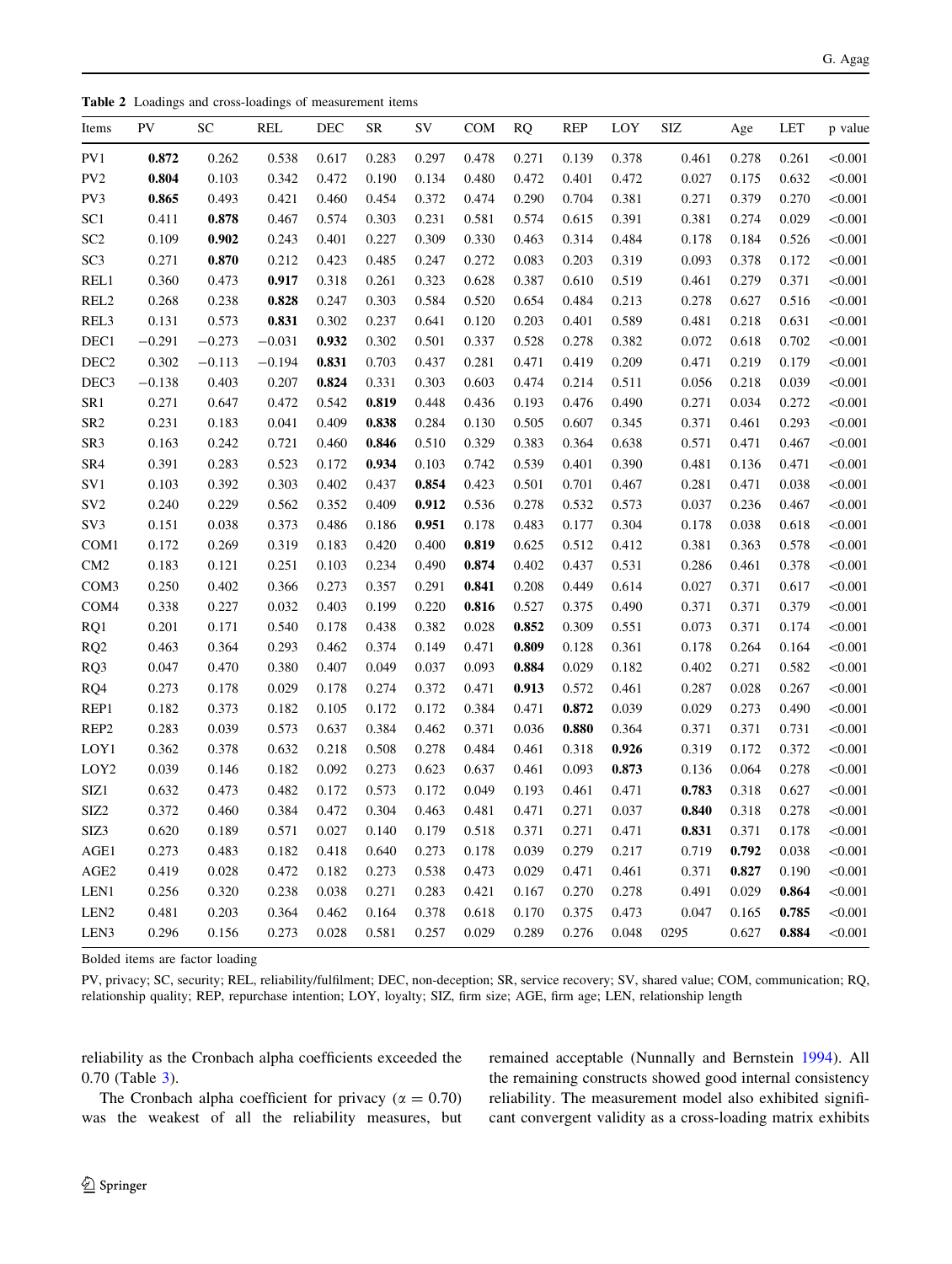<span id="page-12-0"></span>

|                | Table 3 Results of composite reliability and convergent discriminant validity testing |                   |                    |                |                         |         |         |                |                |            |         |            |            |            |            |         |
|----------------|---------------------------------------------------------------------------------------|-------------------|--------------------|----------------|-------------------------|---------|---------|----------------|----------------|------------|---------|------------|------------|------------|------------|---------|
|                | Construct composite<br>reliability                                                    | Cronbach<br>alpha | AVE*               | ΡV             | SC                      | REL     | DEC     | S <sub>R</sub> | $\overline{S}$ | <b>COM</b> | RQ      | <b>REP</b> | <b>LOY</b> | <b>SIZ</b> | <b>AGE</b> | LEN     |
|                | 0.816                                                                                 | 0.800             | 0.573              | (0.758)        |                         |         |         |                |                |            |         |            |            |            |            |         |
| SC             | .861                                                                                  | 0.859             | 0.731              | 0.683          | (0.817)                 |         |         |                |                |            |         |            |            |            |            |         |
|                | 0.884                                                                                 | 0.867             | 0.682              | 0.581          | 0.578                   | (0.742) |         |                |                |            |         |            |            |            |            |         |
| DEC            | 0.891                                                                                 | 0.851             | 0.626              | 0.723          | 0.589                   | 0.694   | (0.749) |                |                |            |         |            |            |            |            |         |
| S <sub>R</sub> | 0.857                                                                                 | 0.819             | 0.631              | 0.601          |                         | 0.694   | 0.485   | (0.858)        |                |            |         |            |            |            |            |         |
| SSV            | 0.872                                                                                 | 0.832             |                    |                | 0.578<br>0.594<br>0.749 | 0.495   | 0.496   | 0.584          | (0.758)        |            |         |            |            |            |            |         |
| <b>COM</b>     | 0.928                                                                                 | 0.890             | $0.620$<br>$0.709$ | 0.717<br>0.607 |                         | 0.693   | 0.720   | 0.503          | 0.483          | (0.786)    |         |            |            |            |            |         |
| RQ             | 0.895                                                                                 | 0.865             | 0.701              | 0.711          | 0.493                   | 0.593   | 0.589   | 0.693          | 0.593          | 0.485      | (0.837) |            |            |            |            |         |
| <b>REP</b>     | 0.867                                                                                 | 0.824             | 0.626              | 0.767          | 0.593                   | 0.585   | 0.693   | 0.593          | 0.506          | 0.596      | 0.485   | (0.812)    |            |            |            |         |
| <b>LOY</b>     | 0.838                                                                                 | 0.807             | 0.618              | 0.598          | 0.738                   | 0.694   | 0.503   | 0.694          | 0.640          | 0.694      | 0.692   | 0.489      | (0.825)    |            |            |         |
| <b>SIZ</b>     | 0.873                                                                                 | 0.831             | 0.646              | 0.468          | 0.593                   | 0.584   | 0.694   | 0.594          | 0.594          | 0.603      | 0.540   | 0.695      | 0.596      | (0.741)    |            |         |
| AGE            | 0.826                                                                                 | 0.765             | 0.604              | 0.672          | 0.630                   | 0.704   | 0.549   | 0.733          | 0.503          | 0.598      | 0.559   | 0.603      | 0.697      | 0.694      | (0.763)    |         |
| LEN            | 0.890                                                                                 | 0.738             | 0.716              | 0.478          | 0.561                   | 0.485   | 0.603   | 0.583          | 0.684          | 0.634      | 0.802   | 0.593      | 0.820      | 0.504      | 0.572      | (0.697) |
|                | * AVE average variance extract                                                        |                   |                    |                |                         |         |         |                |                |            |         |            |            |            |            |         |

no cross-loading that exceeds the within row and column loadings.

Discriminant validity is considered in two steps. First, the Fornell and Larcker [\(1981](#page-19-0)) criterion is used to test whether the square root of a construct's AVE (is higher than the correlations between it and any other construct within the model. AVE means the overall amount of variance in the items accounted for a construct (Hair et al. [2010](#page-19-0)). Second, the factor loading of an item on its associated construct should be greater than the loading of another non-construct item on that construct. Table 3 shows the results of this analysis and reports the latent variable correlation matrix with the AVE on the diagonal. Therefore, we conclude that measurement model exhibits good discriminant validity and meets the Fornell and Larcker ([1981\)](#page-19-0) criteria.

In order to assess potential non-response bias, we examined whether there were differences in firm size and age between respondents and non-respondents (Wagner and Kemmerling [2010](#page-21-0)); T-tests were performed to compare the medium of early and late respondents. A short survey comprising only firm and respondent characteristics was sent to all non-respondents of the original survey. The result of this survey allows one to compare characteristics of respondents with non-respondents. A total of 210 responses were received from non-respondents of the initial survey. We tested the significance of differences between averages in the main sample and a follow-up sample with regard to such factors as: firm size and firm age. The analysis did not reveal any significant differences between respondents and non-respondents across firm size and firm age. We therefore excluded the possibility of nonresponse bias.

Evidence of common method bias exists when a general construct accounts for the majority of covariance between all constructs. A principal component factor analysis was performed and the results excluded the potential threat of common methods bias. The largest factor accounted for 34.26% (the variances explained ranges from 17.02 to 34.26%) and no general factor accounted for more than 50% of variance, indicating that common method bias may not be a serious problem in the data set.

# Structural Model Assessment

Since the measurement model evaluation provided evidence of reliability and validity, the structural model was examined to evaluate the hypothesized relationships among the constructs in the research model (Hair et al. [2013](#page-19-0)). According to Henseler et al. [\(2012](#page-19-0)) and Hair et al.'s [\(2013](#page-19-0)) recommendations, the structural model proposed in the current study was evaluated with several measures.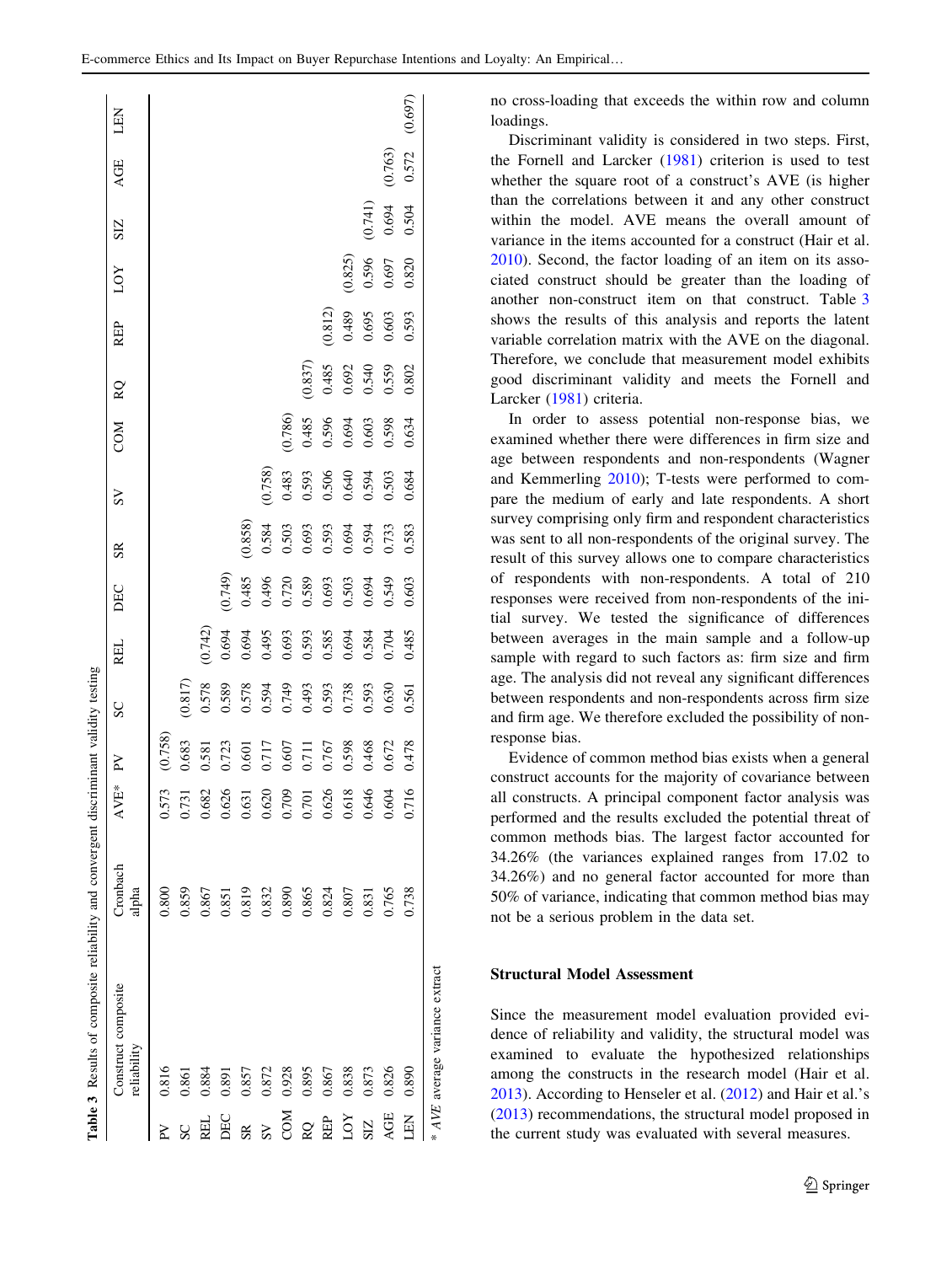The model indicates 69% of variance for relationship quality, 62% for repurchase intention, and 48% for buyer loyalty. To test H1–H11, we tested the structural equation model in Fig. 2. The global fit indicators were acceptable, APC =  $(0.184, p < 0.001)$ , ARS =  $(0. 725, p < 0.001)$ , AARS =  $(0. 714, p < 0.001)$ , AVIF =  $(2.341)$ , and  $GOF = (0.684)$ . Path coefficients and their significance values were estimated and the results are shown in Table 5.

The results show that all the hypothesized relationships are supported except H1. Since we wanted stronger evidence of the existence of the seven ethical dimensions, following the method utilized by Dabholkar et al. [\(1996](#page-18-0)), we performed CFA to compare several possible factor structures as indicated in Table 4. The results show that the ten-factor model fits the data much better than the other models. For example, the AARS difference between the proposed ten-factor model and the others models is highly significant (AARS = 0.714,  $p < 0.001$ ).

The overall fit measures suggest that this model is a plausible representation of the structures underlying the empirical data. The APC =  $(0.184, p < 0.001)$ , ARS =  $(0.$ 725,  $p < 0.001$ ), AARS = (0. 714,  $p < 0.001$ ), AVIF =  $(2.341)$ , and GOF =  $(0.684)$ . These findings suggest that BPSE comprises seven factors. This provides strong support for the seven dimensions as aspects of BPSE.

H1 examines the effects of privacy on relationship quality. Our findings suggest that privacy is not related to relationship quality ( $\beta = 0.08$ ,  $p = 0.23$ ). H2 examines the effects of security on relationship quality; security is shown to be significantly related to relationship quality ( $\beta = 0.19$ ,  $p\lt 0.001$ ), which supports H2. A positive and significant link between reliability/fulfilment and relationship quality was found ( $\beta = 0.63$ ,  $p < 0.001$ ), which is consistent with

H3. In support of H4, a positive and significant link between non-deception and relationship quality was found  $(\beta = 0.41, p < 0.001)$ . A significant positive relationship was revealed between service recovery and relationship quality ( $\beta = 0.31$ ,  $p < 0.001$ ), which supports H5. H6 examines the effects of shared values on relationship

Table 4 Summary results of models fit indices

| Models        | APC.  | ARS   | AARS  | <b>AVIF</b> | GOF   |
|---------------|-------|-------|-------|-------------|-------|
| Ten factors   | 0.184 | 0.725 | 0.714 | 2.341       | 0.684 |
| Nine factors  | 0.187 | 0.708 | 0.693 | 2.850       | 0.701 |
| Eight factors | 0.196 | 0.685 | 0.647 | 2.976       | 0.683 |
| Seven factors | 0.213 | 0.658 | 0.627 | 3.244       | 0.651 |
| Six factors   | 0.247 | 0.630 | 0.611 | 3.420       | 0.638 |
| Five factors  | 0.281 | 0.624 | 0.609 | 3.591       | 0.649 |
| Four factors  | 0.461 | 0.583 | 0.577 | 3.851       | 0.605 |
|               |       |       |       |             |       |

Table 5 Results of hypotheses testing

| <b>Hypotheses</b> | Path directions                       | St. estimate | Result        |
|-------------------|---------------------------------------|--------------|---------------|
| H1                | $PV \rightarrow RO$                   | 0.08         | Not supported |
| H <sub>2</sub>    | $SC \rightarrow RQ$                   | 0.19         | Supported     |
| H <sub>3</sub>    | $REL \rightarrow RO$                  | 0.63         | Supported     |
| H <sub>4</sub>    | $DEC \rightarrow RQ$                  | 0.41         | Supported     |
| H <sub>5</sub>    | $SR \rightarrow RO$                   | 0.31         | Supported     |
| H <sub>6</sub>    | $SV \rightarrow RO$                   | 0.17         | Supported     |
| H7                | $COM \rightarrow RO$                  | 0.04         | Supported     |
| H <sub>8</sub>    | $RO \rightarrow REP$                  | 0.58         | Supported     |
| H <sub>9</sub>    | $RO \rightarrow LOY$                  | 0.39         | Supported     |
| H10               | $BPSE \rightarrow RO \rightarrow REP$ | 0.08         | Supported     |
| H11               | $BPSE \rightarrow RO \rightarrow LOY$ | 0.03         | Supported     |



Fig. 2 PLS results of research model of main test. *Note* the asterisk represents the significant level of coefficient. \* 0.05; \*\* 0.01; \*\*\* 0.001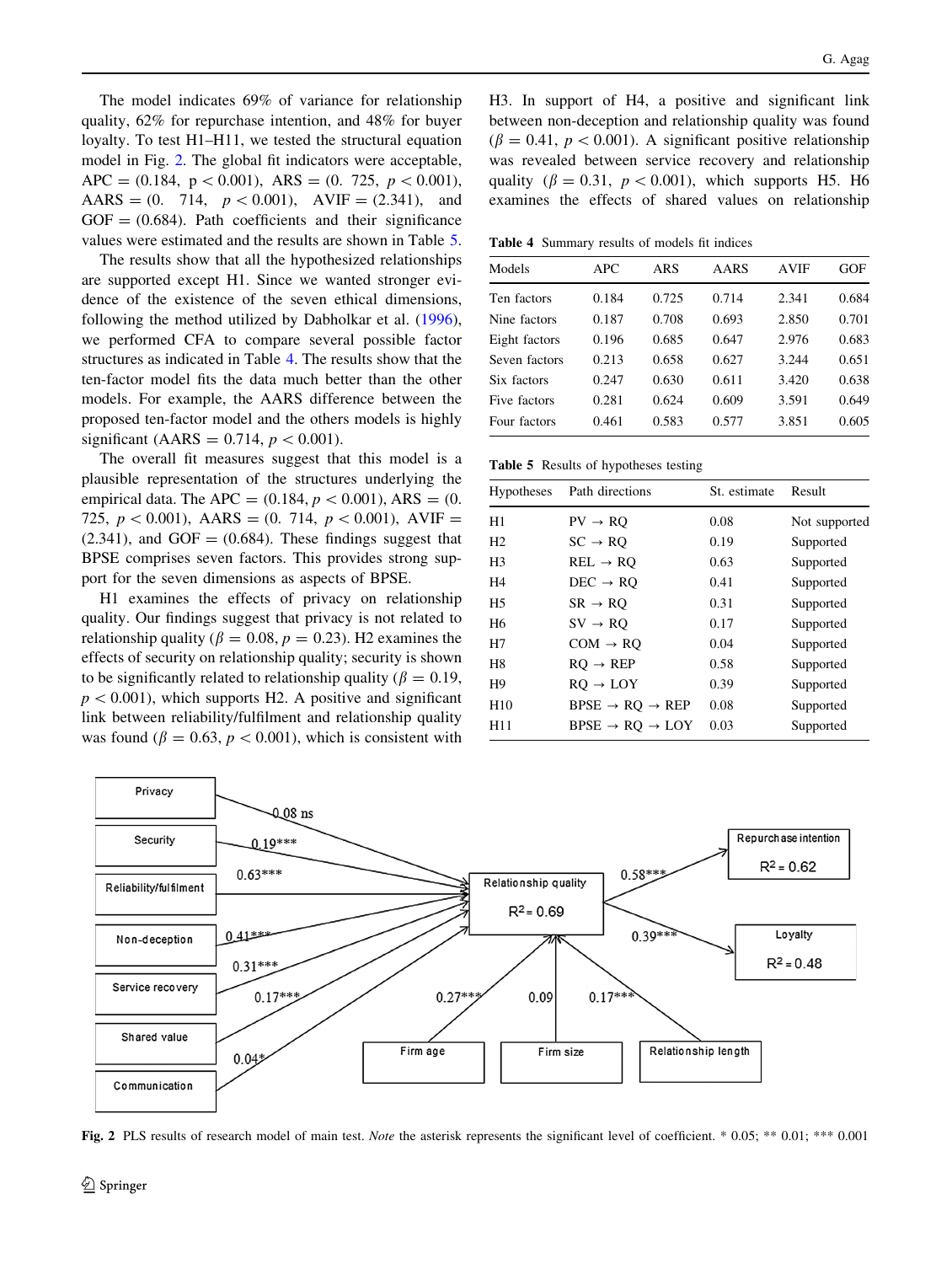quality; shared values are shown to be significantly positively related to relationship quality ( $\beta = 0.17$ ,  $p < 0.001$ ), which supports H6. In the case of H7, our findings suggest that communication is significantly related to relationship quality ( $\beta = 0.04$ ,  $p < 0.05$ ). In accordance with H8, our findings support the favourable effect of relationship quality on buyer repurchase intention ( $\beta = 0.58$ ,  $p<0.001$ ). Finally, the study found relationship quality to have a significant positive impact on buyer loyalty  $(\beta = 0.39, p < 0.001)$ , which supports H9. Also, relationship length ( $\beta = 0.17$ ,  $p < 0.001$ ) and firm age ( $\beta = 0.27$ ,  $p < 0.001$ ) were shown to play a positive role in the development of relationship quality.

Furthermore, Cohen's ([1988\)](#page-18-0) effect size  $f^2$ , defined as ''the degree to which the phenomenon is present in the population'', was used to further examine the substantive effect of the research model. Cohen [\(1988](#page-18-0)) suggests 0.02, 0.15, and 0.35 as operational definitions of small, medium, and large effect sizes, respectively. Thus, our model suggested that both relationship quality  $(f^2 = 0.74)$  and repurchase intention  $(f^2 = 0.65)$  have a large effect size whereas loyalty  $(f^2 = 0.19)$  has a medium effect size.

The study tests the predictive validity of the structural model following Stone–Geisser's  $Q^2$ . According to Roldán and Sánchez-Franco  $(2012)$  $(2012)$ , in order to examine the predictive validity of the research model, the cross-validated construct redundancy  $Q^2$  is necessary. A  $Q^2$  greater than 0 implies that the model has predictive validity. In the main PLS model,  $Q^2$  is 0.67 for relationship quality, 0.62 for repurchase intention, and 0.43 for loyalty, which is positive and hence satisfies this condition.

## Rival Model

There is a consensus in using structural equations modelling technique is that researchers should compare rival models, not just test a proposed research model (Kenneth and Scott Long [1992\)](#page-20-0). Based on Morgan and Hunt ([1994\)](#page-20-0) and Hair et al.  $(2010)$  $(2010)$  $(2010)$ , we suggest a rival model as demonstrated in Fig. 3, where relationship quality do not act as mediators among the BPSE dimensions and positive repurchase intention and loyalty but they act as antecedents along with the BPSE seven dimensions. We ruled out several competing explanations. The selection of the rival models is rooted in the extant literature (Morgan and Hunt [1994](#page-20-0); Sirdeshmukh et al. [2002](#page-21-0); Luo and Bhattacharya [2006](#page-20-0); Agag and El-Masry [2016a\)](#page-18-0). We fitted a full mediation model (hypothesizing trust as a full mediator), a nonmediation model (no effects on relationship quality) and a no-relationship quality model (a model not including relationship quality). The research model (Model 2) fits the data better than the full mediation model and the nonmediation model. More criteria can be used to compare structural models, such as the percentage of significant paths and parsimony, as measured by the PNFI index (Morgan and Hunt [1994\)](#page-20-0). With the exception of the full mediation model (which fits the data significantly worse

Fig. 3 Rival model

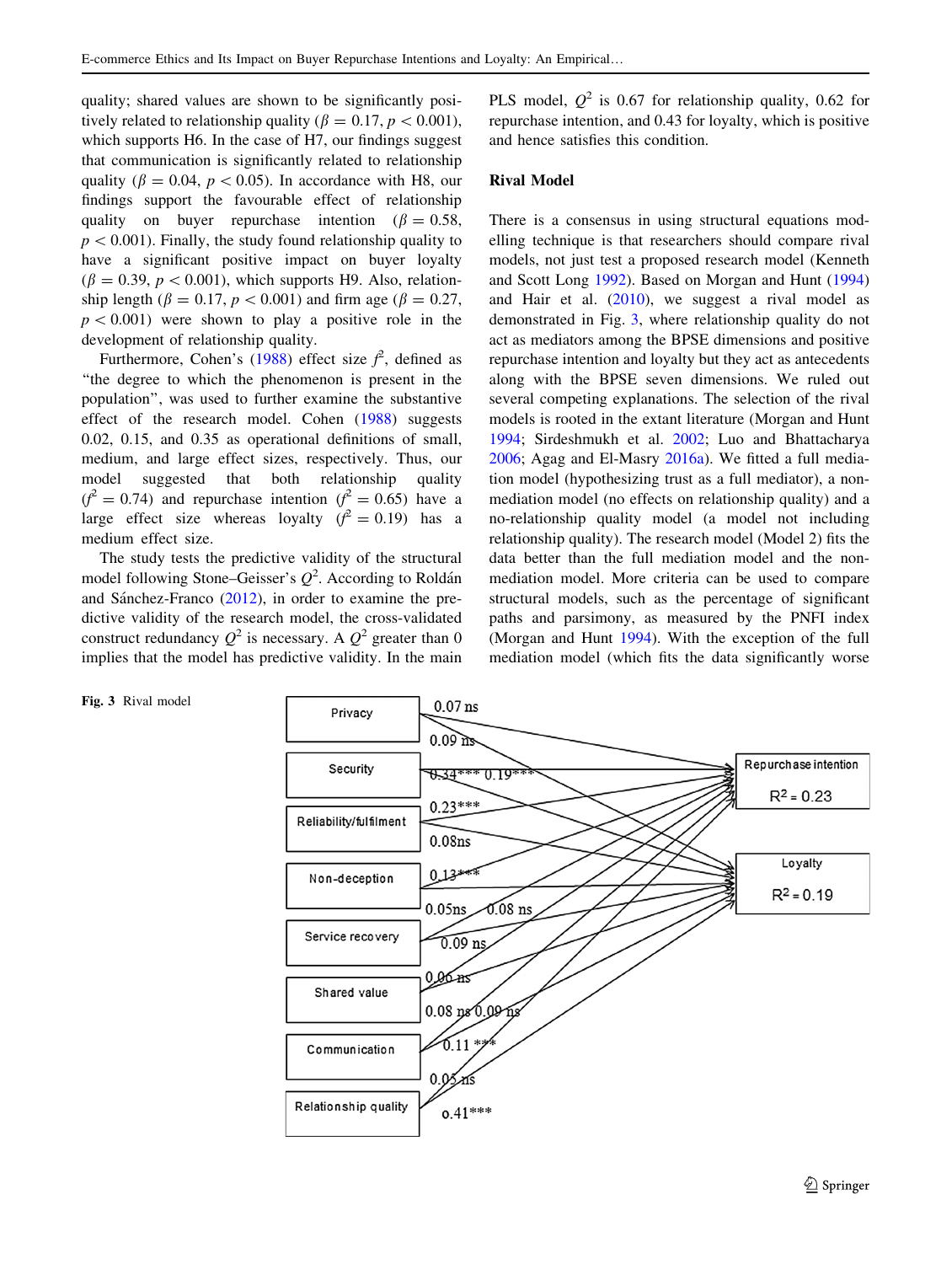<span id="page-15-0"></span>than the research model), the remaining rival models have fewer significant paths than the research model. Further the research model is no less parsimonious than the rival models.

The rival model has been evaluated on the basis of the following criteria: (1) overall fit of the model; and (2) percentage of the models' hypothesized parameters that are statistically significant (Morgan and Hunt [1994;](#page-20-0) Hair et al. [2010\)](#page-19-0). The global fit indicators are as follow:  $APC = (0.437)$ ,  $ARS = (0.583)$ ,  $AARS = (0.562)$ , AVIF =  $(4.691)$ , and GOF =  $(0.573)$ . All the goodness of fit measures fall below acceptable levels. Only six out of sixteen (37%) of its hypothesized paths are supported at the  $(p<0.001)$  level. In contrast, eight out of nine hypothesized paths (89%) in the proposed model are supported at the  $(p<0.001)$  level.

#### Testing for Mediation

To check the mediating influence of the variables on repurchase intention and loyalty through the BPSE seven dimensions, four separate analyses were performed using Baron and Kenny's (1986) approach. The results revealed that all standardized, indirect (i.e. mediated by relationship quality) effects on repurchase intention and loyalty are significant (please see Table 6). The full mediation model was supported. These findings are consistent with the path analysis results. We also conducted a Sobel test. The results also supported the mediating effects of relationship quality ( $p<0.001$ .

Table 6 Mediation analysis results

| Fit estimates              |                               | APC        | <b>ARS</b> | AARS                     | <b>AVIF</b>                      | GOF   |
|----------------------------|-------------------------------|------------|------------|--------------------------|----------------------------------|-------|
| Model 1, full mediation    |                               | 0.184      | 0.725      | 0.714                    | 2.341                            | 0.684 |
| Model 2                    |                               | 0.242      | 0.706      | 0.683                    | 2.901                            | 0.634 |
| Model 3, no mediation      |                               | 0.437      | 0.583      | 0.562                    | 4.691                            | 0.573 |
| Model 4, partial mediation |                               | 0.196      | 0.706      | 0.682                    | 2.564                            | 0.670 |
|                            | Model 1,<br>full<br>mediation | Model<br>2 |            | Model 3, no<br>mediation | Model 4,<br>partial<br>mediation |       |
| $R^2$                      |                               |            |            |                          |                                  |       |
| Relationship<br>quality    | 0.69                          |            | 0.48       |                          | 0.69                             |       |
| Repurchase<br>intention    | 0.62                          | 0.21       | 0.43       |                          | 0.61                             |       |
| Loyalty                    | 0.48                          | 0.18       | 0.31       |                          | 0.47                             |       |

#### Discussion and Implications

#### **Discussion**

The aim of this study was to develop and empirically test a framework that explains the impact of B2B e-commerce ethics on buyer repurchase intentions and loyalty through relationship quality.

First, our findings showed that BPSE is a multidimensional construct composed of seven dimensions: security, privacy, fulfilment/reliability, non-deception, service recovery, shared value, and communication. Mcintyre et al. [\(1999](#page-20-0)) suggest that a unidimensional approach to measuring ethics may not be sufficient to capture its complexity and dimensionality. This may be especially true in the e-commerce context. The online environment is continually evolving and has a multifaceted nature (Gregory [2007](#page-19-0)). Therefore, it is important that BPSE are specified at a more abstract level, which implies reflective first-order dimensions.

Second, BPSE dimensions have a wide range of effectiveness in terms of generating strong relationships. Overall, reliability/fulfilment and non-deception are the most effective relationship-building dimensions. Reliability/fulfilment in the context of B2B e-commerce has not been closely studied. Still, accurate display and description of a service and the delivery of the right service within the timeframe promised appear to emerge as critical issues for B2B e-commerce. The reliability factor deals largely with perceptions of buyers regarding the accurate display and description of a service so that what the buyer receives is what he thought he was ordering, and the delivery of the right product within the timeframe promised, whereas the other dimensions of BPSE often have a different effect on relationship quality. For example, regarding perceived security, we found buyers perceptions about the security has a direct effect on relationship quality; therefore, credit card information leakage and any hacking attempts on the website may have a negative impact on buyer–supplier relationship quality.

The findings of this study pointed out that privacy has no significant effect on relationship quality; this could be due to the SMEs B2B websites, the information would need to be protected the same as how it is protected in a B2C, but B2B customers may care less about privacy and security issues because the corporate information is what is given in a transaction and not personal information about one person. A B2B website may already have the important information needed from the specific business in previous transactions since most business done on a website is to build strong relations with the other business. Until recently, the issue of privacy and security were a major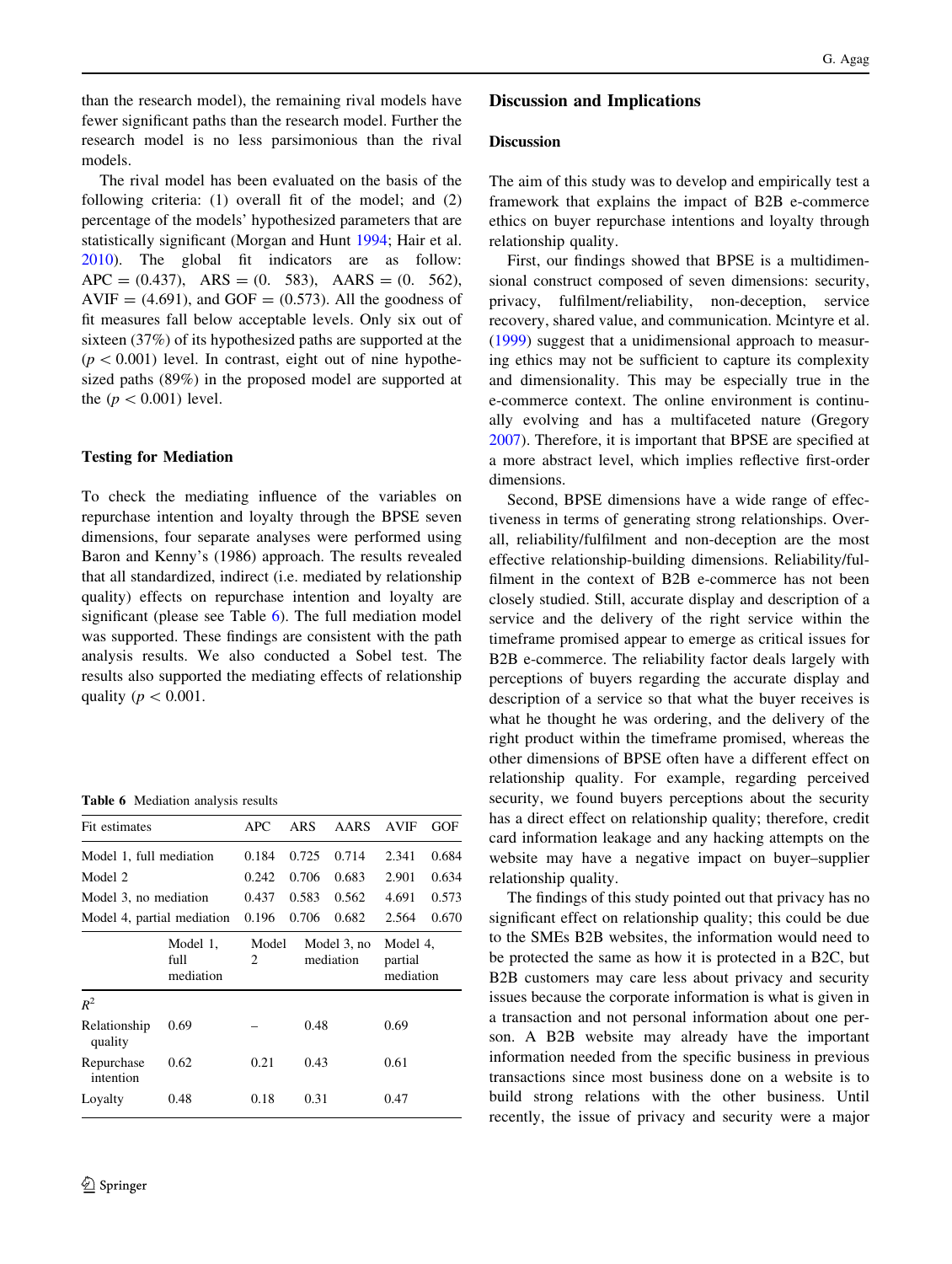worry of the B2C area while privacy and security implications of B2B transfers had been neglected (Goodman [2000\)](#page-19-0).

The findings of this study showed the direct positive effect of service recovery on relationship quality. Most buyers hope to receive some kind of compensation and clear return policy for any service failure they may experience. Our research reveals that shared values were a significant determinant of electronic trust. Shared values also lead to increased relationship quality; they enhance the feeling of association, develop a bonding and nurture an associative long-term relationship. Communication is also found to play a critical role in enhancing relationship quality. Buyers expect a high quality of response and information and speedy response from an online service provider. The SEM results support the use of a secondorder relationship quality construct with trust and satisfaction as its dimensions. Most of the relationship quality research provides two primary dimensions: trust and satisfaction, e.g. (Crosby et al. [1990](#page-18-0); Dorsch et al. [1998](#page-19-0); Skarmeas et al. [2008;](#page-21-0) Palmatier [2008\)](#page-20-0). Our analysis compares the relative effects of the different perspectives of relationship quality by analysing relational mediators separately, and as a group, the SEM results support the use of a second-order relationship quality construct with only two dimensions (trust and satisfaction). Moreover, relationship quality has the greatest influence on repurchase intention  $(\beta = 0.58)$  and loyalty  $(\beta = 0.39)$ , followed by trust and satisfaction. These findings indicate that relationship marketing researchers may need to take a multiple mediator or composite view when they measure buyers' relationships to capture their impacts on their loyalty and repurchase intention. In addition, the findings of this study showed the direct effect of relationship quality on buyer repurchase intention and loyalty. These results confirm the findings of previous studies that relationship quality significantly impacts buyers' repurchase intention and loyalty (Palmatier et al. [2006](#page-20-0); Liua et al. [2011;](#page-20-0) Hennig-Thurau et al. [2002\)](#page-19-0). Thus, SME e-commerce firms with good ethics can establish a favourable relationship with buyers, thereby acquiring the buyers' repurchase intention and loyalty. Finally, the results of the study also reveal that firm age and length of relationship between the online service provider and buyers play a positive role in the development of relationship quality. These results confirm the findings of previous studies that firm age and relationship length significantly impacts relationship quality (Sarmento et al. [2015;](#page-21-0) Skarmeas et al. [2008\)](#page-21-0).

#### Managerial Implications

The current study, which identified the most central dimensions of buyers' concerns about the ethics of e-commerce websites, can serve as the first step on a path of proactive e-commerce ethics management. The results of this study also indicate that buyers' perceived ethics of e-commerce websites will be positively related to buyer repurchase intentions and loyalty. It is therefore essential that enterprises do something to further ethical practices. By carefully examining the organizations' approaches to the seven dimensions of the BPSE—privacy, security, reliability, non-deception, service recovery, communication, and shared value.

This study underscores the need for e-commerce companies to develop an ethical climate and to enforce strict ethical standards within their organizations. However, it is acknowledged that managers or executives will seldom be in a position to unilaterally correct all organizational problems in these domains as they are likely to involve some degree of existing organizational policy. Changing existing policy will demand attention from general managers at a senior level. Nevertheless, managers or executives still can be aggressive in challenging organizational policies for selling products and services, and they may insist on tighter interpretations of organizational policies regarding privacy, security, fulfilment, non-deception, service recovery, communication, and shared value.

The current study suggests that BPSE can play a critical role in the formation and maintenance of long-term relationships with buyers. In order to successfully operate a commercial website from an ethical perspective, SME e-commerce firms need to understand how buyers' ethical perceptions are formed. The present study compiled a list of 23 items (grouped into seven factors) that SME e-commerce firms could use to assess such perceptions. These items would provide several suggestions to SME e-commerce firms in terms of how to shape their buyers' relationship quality. E-commerce companies should present their privacy policies clearly to increase consumer intention to shop online. Consumers' willingness to give their personal information to e-commerce websites will increase when privacy policies are guaranteed. Reliability/fulfilment can play a critical role in the formation and maintenance of long-term relationships with buyers. In order to successfully operate a website, SME e-commerce firms need to provide buyers with the right service within the timeframe promised so that what the buyer receives is what he thought he was ordering. Buyers are more willing to provide information and make online transactions with greater perceived security. Marketers can also turn to endorsement and checks by third party privacy watchdogs such as TRUSTe. An e-commerce company should publish clear security policies that can be understood easily by consumers. By informing and reassuring consumers about the security of their payments, it will likely enhance consumers' perceptions of security. An e-commerce company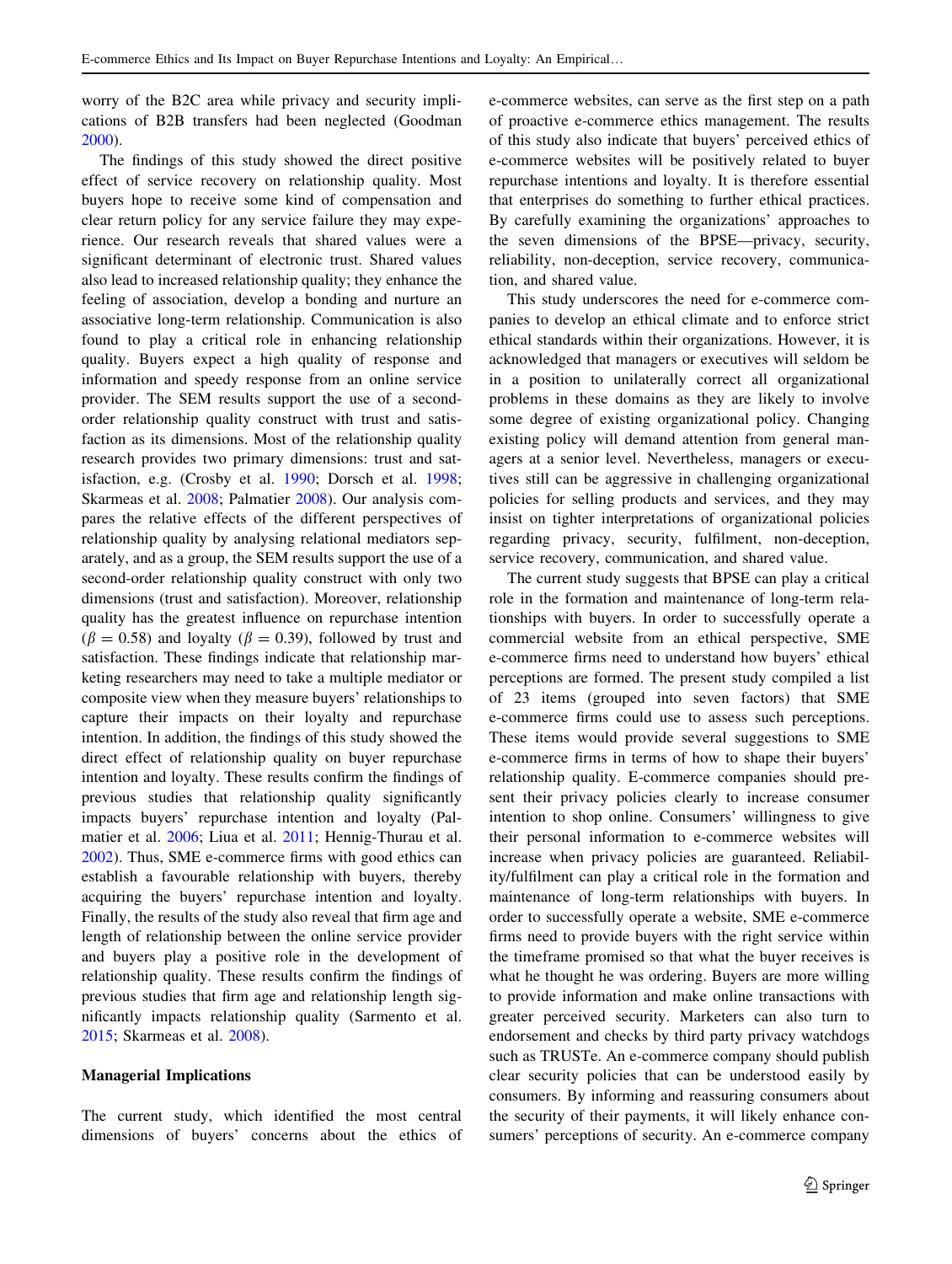should also utilize a series of specific technical mechanisms, such as data encryption, to ensure payment security during the online transaction process, as well as offering multi-payment systems such as cash paid after product or service delivery. The perception of security in interacting with an online service provider can be achieved by maintaining two conditions. First, SME e-commerce firms must address buyer concerns regarding computer crimes. Second, they must prevent invasion of privacy. Our study showed that communication between the online service provider and its buyers is a significant determinant of relationship quality. The current study urges e-commerce companies to publish a clear return policy and information about compensation when products or services are not delivered on time. E-commerce companies should handle consumer enquiries and complaints promptly during the transaction process. Service recovery is merely a part of the post-sale stage and not all consumers experience it. For initial consumers it is a post-sale issue, but for repeat consumers it is a meaningful issue because it will affect their satisfaction and loyalty. When repeat consumers are satisfied with the service recovery offered by an e-commerce company, their trust and commitment to that company can increase. A greater number of links with other established websites and the presence of a virtual advisor can improve communication and reinforce relationship quality. SME e-commerce firms should foster practices which can reliably show the honesty of products and services to buyers in order to promote favourable buyer attitudes towards SME e-commerce firms, which in turn will increase buyer repurchase intention and loyalty. Besides, from a business perspective, Luo et al. ([2001\)](#page-20-0) indicated that a cross-cultural study helped them to have the ability to understand the international and multinational business markets. Consumers in countries with a high individualism have positive perceptions regarding retailer provision of safe payment methods, protection of their personal information, and accuracy of quality and quantity of ordered items. Multinational enterprises may first consider entering into the online markets where consumers with these cultural patterns proliferate, to make a good impression with new/old online service providers in order to move into online sales. Additionally, corporations must understand the specific cultural context in Egypt to participate in this attractive online market. This is especially true of multinational vendors who want to enter e-commerce in Egypt in the current globalized world.

## Theoretical Implications

The current study contributes to literature in three ways. First, the BPSE captures the buyer-perceived ethics in e-commerce and is a multidimensional construct consisting of seven dimensions: privacy, security, fulfilment, nondeception, service recovery, communication, and shared value. These dimensions have significant and direct effects on relationship quality (trust and satisfaction) and indirect effect on buyer repurchase intentions and loyalty. Second, this study empirically verifies the argument by Kracher and Corritore [\(2004](#page-20-0)) that e-commerce ethics and brick-andmortar business ethics are fundamentally the same. The Internet is continually evolving and multifaceted, therefore ethical issues have different manifestations in e-commerce contexts. Third, this study is the first study to empirically test service recovery, shared value, and communication as elements to be assessed when measuring buyer-perceived e-commerce ethics. It confirms privacy, security, reliability/fulfilment, non-deception, service recovery, shared value, and communication as determinants of relationship quality. Prior research identifies that business ethics play a vital role in buyer–seller relationship success. Accordingly, our study attempts to add to extant literature and knowledge by examining the perceptions of buyers regarding the ethics of online service provider in a B2B e-commerce context, which is particularly important in terms of improving the relationship between online service providers and buyers.

Our review of buyer–supplier relationship studies reveals numerous constructs and conceptualizations. With so many constructs, scholars need tangible evidence regarding which constructs they should initially consider for inclusion in future studies. In our study, we identify the fourteen most frequently used constructs in the buyer– supplier relationship literature from the ethical perspective. Given the proliferation of constructs in the buyer–supplier research, this core set of constructs can serve as the basis for developing alternative operationalizations and novel measurement scales. Our study has isolated the impact of control variables, which has permitted more useful conclusions to be made. This exercise has enabled the postulation that the findings were not due to the influences arising from other independent factors. Other researchers may consider doing likewise in comparable studies. Finally, our study confirmed that relationship quality significantly affects buyers' repurchase intention and loyalty in the B2B e-commerce context.

## Limitations and Future Research Directions

Despite the contributions of this study, some research limitations need to be acknowledged. First, while this study has examined the consequences of e-commerce ethics, future study should be extended to examine the antecedents (e.g. culture and religion) that influence buyer perceptions of SME e-commerce firms' ethics. Second, we did not collect data from non-Internet users because the focus of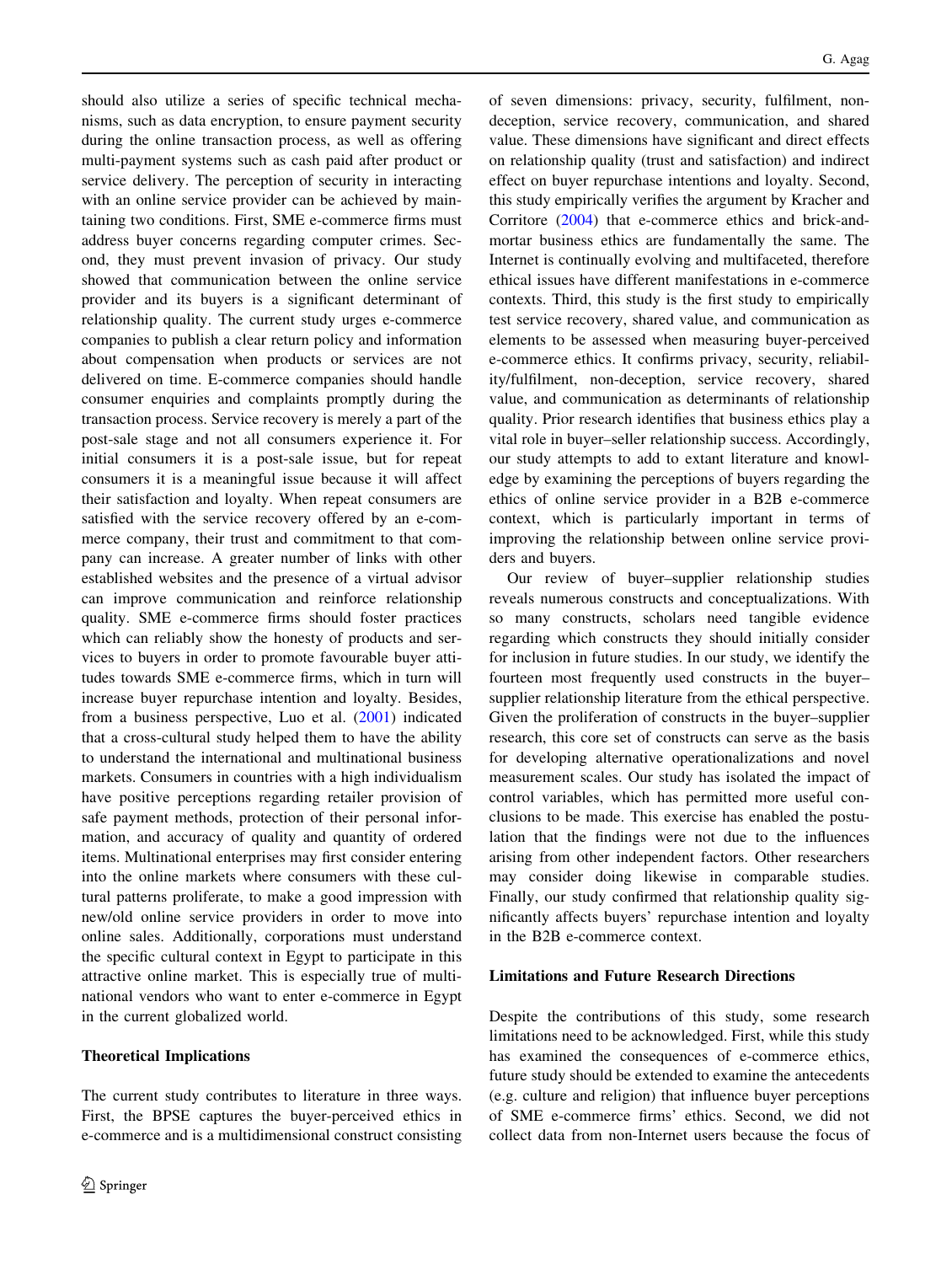<span id="page-18-0"></span>this study was online SMEs referring to their latest purchases online. It may be an interesting extension, however, to test this conceptual model for other populations such as non-online SME firms. It would also be helpful to apply the research in other countries to overcome potential cultural limitations. Third, the study sampled only Egyptian SMEs. Because SMEs have different sizes and characteristics compared to larger corporate buyers, we cannot generalize their buying behaviour and attitudes for the whole population of business-to-business buyers. The loyalty of larger business buyers may be different from the loyalty of SMEs, the characteristics of SMEs and different regions may affect the buyers' behaviours and attitudes. Finally, although this study has examined several key outcomes of relationship quality, future research should incorporate additional outcomes (e.g. word of mouth, propensity to leave, and uncertainty).

### References

- Adams, J. S. (1965). Towards an understanding of inequity. Journal of Abnormal and Social Psychology, 67, 422–436.
- Aditya, R. N. (2001). The psychology of deception in marketing: A conceptual framework for research and practice. Psychology & Marketing, 18, 735–761.
- Agag, G. (2016). A framework for B2C and B2B E-commerce ethics and its effect on customer satisfaction: A comparison study between the UK and Egypt. Doctoral Dissertation. Plymouth University. Business School.
- Agag, G., El Masry, A., Alharbi, N., & Almamy, A. (2016). Development and validation of an instrument to measure online retailing ethics: Consumers' perspective. Internet Research, 26(5), 1158–1180.
- Agag, G., & Elbeltagi, I. (2013). A framework for electronic business ethics: A comparison study between the UK and Egypt. The possibilities of ethical ICT, ETHICOMP 2013 Proceedings, 12-14 June, 14–24.
- Agag, G., & Elbeltagi, I. (2014). E-retailing ethics in Egypt and its effect on customer repurchase intention. ICT and Society, Springer, Berlin, pp. 1–14.
- Agag, G., & El-Masry, A. (2016a). Cultural and religiosity drivers and satisfaction outcomes of consumer perceived deception in online shopping. Journal of Internet Research, 26(4), 942–962.
- Agag, G., & El-Masry, A. (2016b). Understanding consumer intention to participate in online travel community and effects on consumer intention to purchase travel online and WOM: An integration of innovation diffusion theory and TAM with trust. Journal of Computers in Human Behavior, 60(July), 97–111.
- Agag, G., & El-Masry, A. (2016c). Why do consumers trust online travel websites? Drivers and outcomes of consumer trust towards online travel websites. Journal of Travel Research, 55(4), 1–23. doi[:10.1177/0047287516643185.](http://dx.doi.org/10.1177/0047287516643185)
- Anderson, J. C., & Narus, J. A. (1990). A model of distributor firm and manufacturer firm working partnerships. Journal of Marketing, 54(1), 42–58.
- Anderson, E., & Weitz, B. (1992). The use of pledges to build and sustain commitment in distribution channels. Journal of Marketing Research, 24(1), 18–34.
- Ayyagar, M., Demirguc-Hunt, A. & Maksimovic, V. (2011). Small vs. young firms across the world: Contribution to job creation, employment and growth.
- Bagozzi, R., & Yi, Y. (1988). On the evaluation of structural equation models. Journal of the Academy of Marketing Science, 16(1), 74–94.
- Bai, B., Law, R., & Wen, I. (2008). The impact of website quality on customer satisfaction and purchase intentions: Evidence from Chinese online visitors. International Journal of Hospitality Management, 27(3), 391–402.
- Bart, Y., Shankar, V., Sultan, F., & Urban, G. L. (2005). Are the drivers and role of online trust the same for all web sites and consumers? A large scale exploratory empirical study. Journal of Marketing, 69(4), 133–152.
- Bartels, R. (1967). A model for ethics in marketing. Journal of Marketing, 31(January), 20–26.
- Ben-Ner, A., & Putterman, L. (2003). Trust in the new economy'. In D. C. Jones (Ed.), New economy handbook (pp. 1067–1095). New York: Academic Press.
- Blodgett, J. G., Donna, J. H., & Stephen, S. T. (1997). The effects of distributive, procedural, and interactional justice on post complaint behaviour. Journal of Retailing, 73(2), 185–210.
- Bove, L. L., & Johnson, L. W. (2001). Customer relationships with service personnel: Do we measure closeness, quality or strength? Journal of Business Research, 54(3), 189–197.
- Brown, J. R., Dev, C. S., & Lee, D. (2000). Managing marketing channel opportunism: The efficacy of alternative governance mechanisms. Journal of Marketing, 64, 51–65.
- Burke, R. J., & El-Kot, G. (2011). Guest editorial: Human resource research in Egypt. Review of Management, 1(4), 4–9.
- Bush, V. S., Venable, B. T., & Bush, A. (2000). Ethics and marketing on the internet: Practitioners perceptions of societal, industry and company concerns. Journal of Business Ethics, 23, 237–248.
- Cai, S., Jun, M., & Yang, Z. (2010). Implementing supply chain information integration in China: The role of institutional forces and trust. Journal of Operations Management, 28(3), 257–268.
- Chang, M. K., Cheung, W., & Tang, M. (2013). Building trust online: Interactions among trust building mechanisms. Information & Management, 50, 439–445.
- Chellappa, R. K., & Pavlou, P. A. (2002). Perceived information security, financial liability and consumer trust in electronic commerce transactions. Logistics Information Management, 15(5/6), 358–368.
- Cheng, H. F., Yang, M. H., Chen, K. Y., & Chen, H. L. (2014). Measuring perceived EC ethics using a transaction-processbased approach: Scale development and validation. Electronic Commerce Research and Applications, 13, 1–12.
- Churchill, A. (1979). A paradigm for developing better measures of marketing constructs. Journal of Marketing Research, 16(1), 64–73.
- Cohen, J. (1988). Statistical power analysis for the behavioral sciences (2nd ed.). New Jersey: Erlbaum.
- Combes, P.-P., Lafourcade, M., & Mayer, T. (2005). The trade creating effects of business and social networks: Evidence from France. Journal of International Economics, 66, 1–29.
- Crosby, L., Evans, K. R., & Deborah, C. (1990). Relationship quality in services selling: An interpersonal influence perspective. Journal of Marketing, 54(July), 68–81.
- Dabholkar, A., Pratibha, A., Dayle, I., & Joseph, O. (1996). A measure of service quality for retail stores: Scale development and validation. Journal of the Academy of Marketing Science, 24(Winter), 3–16.
- Darke, P. R., & Ritchie, J. B. (2007). The defensive consumer: Advertising deception, defensive processing, and distrust. Journal of Marketing Research, 44, 114–127.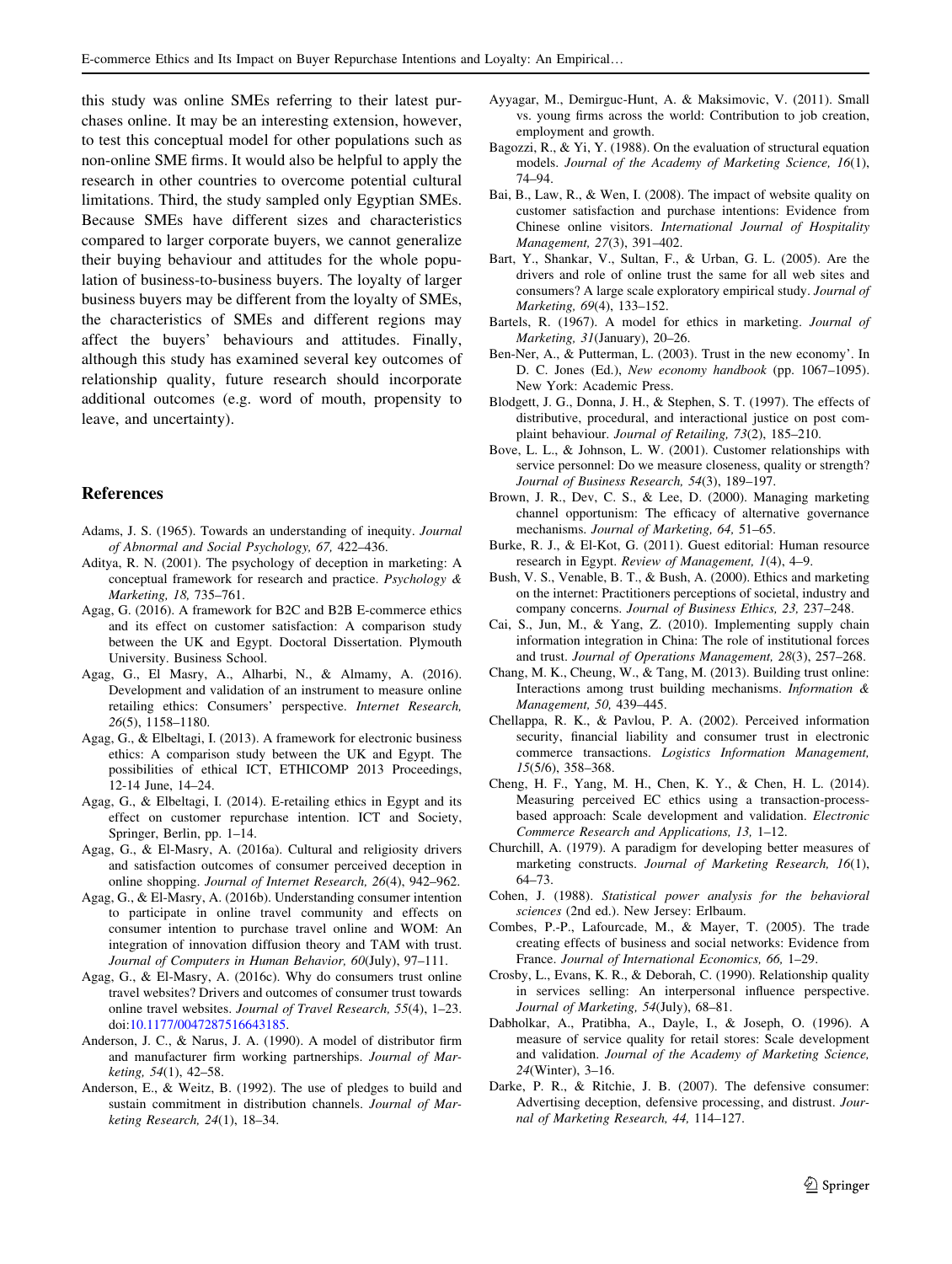- <span id="page-19-0"></span>DeMoij, M., & Hofstede, G. (2002). Convergence and divergence in consumer behavior: Implications for international retailing. Journal of Retailing, 78(1), 61–69.
- DePaulo, B. M. (1992). Nonverbal behaviour and self- presentation. Psychological Bulletin, 111, 203–243.
- Doney, P. M., & Cannon, J. P. (1997). An examination of the nature of trust in buyer–seller relationships. Journal of Marketing, 61(2), 31–35.
- Dorsch, M. J., Swanson, S. R., & Kelley, S. W. (1998). The role of relationship quality in the stratification of vendors as perceived by customers. Journal of the Academy of Marketing Science, 26(Spring), 128–142.
- Dwyer, F. R., Schurr, P. H., & Oh, S. (1987). Developing buyer–seller relationships. Journal of Marketing, 51(2), 11–27.
- Eastlick, M., Lotz, S. L., & Warrington, P. (2006). Understanding online B-to-C relationships: An integrated model of privacy concerns, trust, and commitment. Journal of Business Research, 59, 877–886.
- Economic Research Forum. (2007, April 12).  $\text{SME} = \text{entrepreneur-}$ ship research challenges in Egypt. In Workshop proceedings. Cairo, Egypt: Economic Research Forum.
- Elbeltagi, I., & Agag, G. (2016). E-retailing ethics and its impact on customersatisfaction and repurchase intention: A cultural and commitment–trusttheory perspective. Internet Research, 26(1), 288–310.
- Etgar, M. (1979). Sources and types of intrachannel conflict. Journal of Retailing, 55, 77–78.
- Fam, K. S., Foscht, T., & Collins, R. D. (2004). Trust and the online relationship—An exploratory study from New Zealand. Tourism Management, 25(2), 195–207.
- Fisher, J., Taylor, D., & Fullerton, S. (1999). Attitudes toward consumer and business ethics among Canadian and New Zealand business students: An assessment of 28 scenarios. Teaching Business Ethics, 3, 155–177.
- Flavian, C., & Cuinaliu, M. (2006). Consumer trust, perceived security and privacy policy: Three basic elements of loyalty to a web site. Industrial Management & Data Systems, 106(5), 601–620.
- Fornell, C., & Larcker, D. F. (1981). Evaluating structural equation models with unobservable variables and measurement error. Journal of Marketing Research, 18, 39–50.
- Forsythe, S., Liu, C., Shannon, D., & Gardner, L. C. (2006). Development of a scale to measure the perceived benefits and risks of online shopping. Journal of Interactive Marketing, 20(2), 55–75.
- Freestone, O., & Michell, V. (2004). Generation Y attitudes towards e-ethics and internet-related misbehaviours. Journal of Business Ethics, 54, 121–128.
- Garbarino, E., & Johnson, M. S. (1999). The different roles of satisfaction, trust, and commitment in customer relationships. Journal of Marketing, 663(2), 70–87.
- Geyskens, I., Steenkamp, J. B. E. M., & Kumar, N. (1999). A metaanalysis of satisfaction in marketing channel relationships. Journal of Marketing Research, 36(May), 223–238.
- Ghanem, H. (2013). The role of micro and small enterprises in Egypt's economic transition (Vol. 55, No. 3, pp. 1–25). Global Economy and Development Program at the Brookings Institution.
- Goodman, S. (2000). Protecting privacy in a B2B world. Mortgage Banking, 60, 83–87.
- Gregory, G. M. (2007). Dealing with new ethical issues on the internet. Information Today, 24(6), 36.
- Grewal, R., Comer, J., & Mehta, R. (2001). An investigation into the antecedents of organizational participation in business-to-business electronic markets. Journal of Marketing, 65, 17–33.
- Gronroos, C. (1988). Service quality: The six criteria of good perceived service quality. Review of Business, 9, 3–32.
- Guiso, L., Sapienza, P., & Zingales, L. (2004). Cultural biases in economic exchange. NBER Working Paper (11005).
- Gundlach, G. T., & Murphy, P. T. (1993). Ethical and legal foundations of relational marketing exchanges. Journal of Marketing, 57(October), 35–46.
- Hair, J. F., Black, W. C., Babin, B. J., & Anderson, R. (2010). Multivariate data analysis. Upper Saddle River: Pearson Prentice-Hall.
- Hair, J. F., Ringle, C. M., Hult, G. T., & Sarstedt, M. (2013). A primer on partial least squares structural equation modeling (PLS-SEM). Thousand Oaks, CA: SAGE Publications.
- Harrigan, P., & Ibbotson, P. (2009). Investigating the E-CRM activities of Irish SMEs. Journal of Small Business and Enterprise Development, 16(3), 443–465.
- Harrison, G., Owens, D., Holton, A., Neilson, D., & Boot, D. (1997). A prospective study of severe mental disorder in AfroCaribbean patients. Psychological Medicine, 18, 643–657.
- Helliwell, J. (1999). Exploring the economics of language, chapter language and trade. Canadian Heritage.
- Hennig-Thurau, T., Gwinner, K. P., & Gremler, D. D. (2002). Understanding relationship marketing outcomes: An integration of relational benefits and relationship quality. Journal of Service Research, 4(3), 230–247.
- Henseler, J., Ringle, C. M. & Sarstedt, M. (2012). Using partial least squares path modeling in international advertising research: Basic concepts and recent issues. In S. Okazaki (Ed.), Handbook of research in international advertising, pp. 252–276.
- Hewett, K., Money, R. B., & Sharma, S. (2002). An exploration of the moderating role of buyer corporate culture in industrial buyer– seller relationships. Journal of the Academy of Marketing Science, 30(3), 229–239.
- Hofstede, G. (1980). Culture consequences: International differences in work-related values. Beverly Hills, CA: Sage.
- Hofstede, G. (1991). Culture and organizations: Software of the mind. London: McGraw-Hill.
- Hofstede, G. (2001). Cultures consequences (2nd ed.). Thousand Oaks, CA: Sage Publications.
- Homans, G. C. (1958). Social behavior as exchange. American Journal of Sociology, 63, 597–606.
- Human, G., & Naudé, P. (2014). Heterogeneity in the qualitysatisfaction–loyalty framework. Industrial Marketing Management, 43, 920–928.
- Ingram, R., Skinner, S. J., & Taylor, V. A. (2005). Consumers' evaluations of unethical marketing behaviours: The role of customer commitment. Journal of Business Ethics, 62, 237–252.
- Internet World Stats. (2015). Miniwatts. [http://www.internetworld](http://www.internetworldstats.com/stats.htm) [stats.com/stats.htm.](http://www.internetworldstats.com/stats.htm) Accessed 25 Aug 2015.
- Jain, M., Khalil, S., & Johnst, W. J. (2014). The performance implications of power–trust relationship: The moderating role of commitment in the supplier–retailer relationship. Industrial Marketing Management, 43, 312–321.
- Jap, S. D., & Ganesan, S. (2000). Control mechanisms and the relationship life cycle: Implications for safeguarding specific investments and developing commitment. Journal of Marketing Research, 37(2), 227–245.
- Jones, J. M., & Vijayasarathy, L. R. (1998). Internet consumer catalog shopping: Findings from an exploratory study and directions for future research. Internet Research: Electronic Networking Applications and Policy, 8(4), 322–330.
- Junglas, I. A., & Watson, T. (2004). National culture and electronic commerce. E-Service Journal, 3(2), 3–34.
- Kalakota, R., & Whinston, A. B. (1996). Frontiers of electronic commerce. MA: Addison-Wesley Publishing.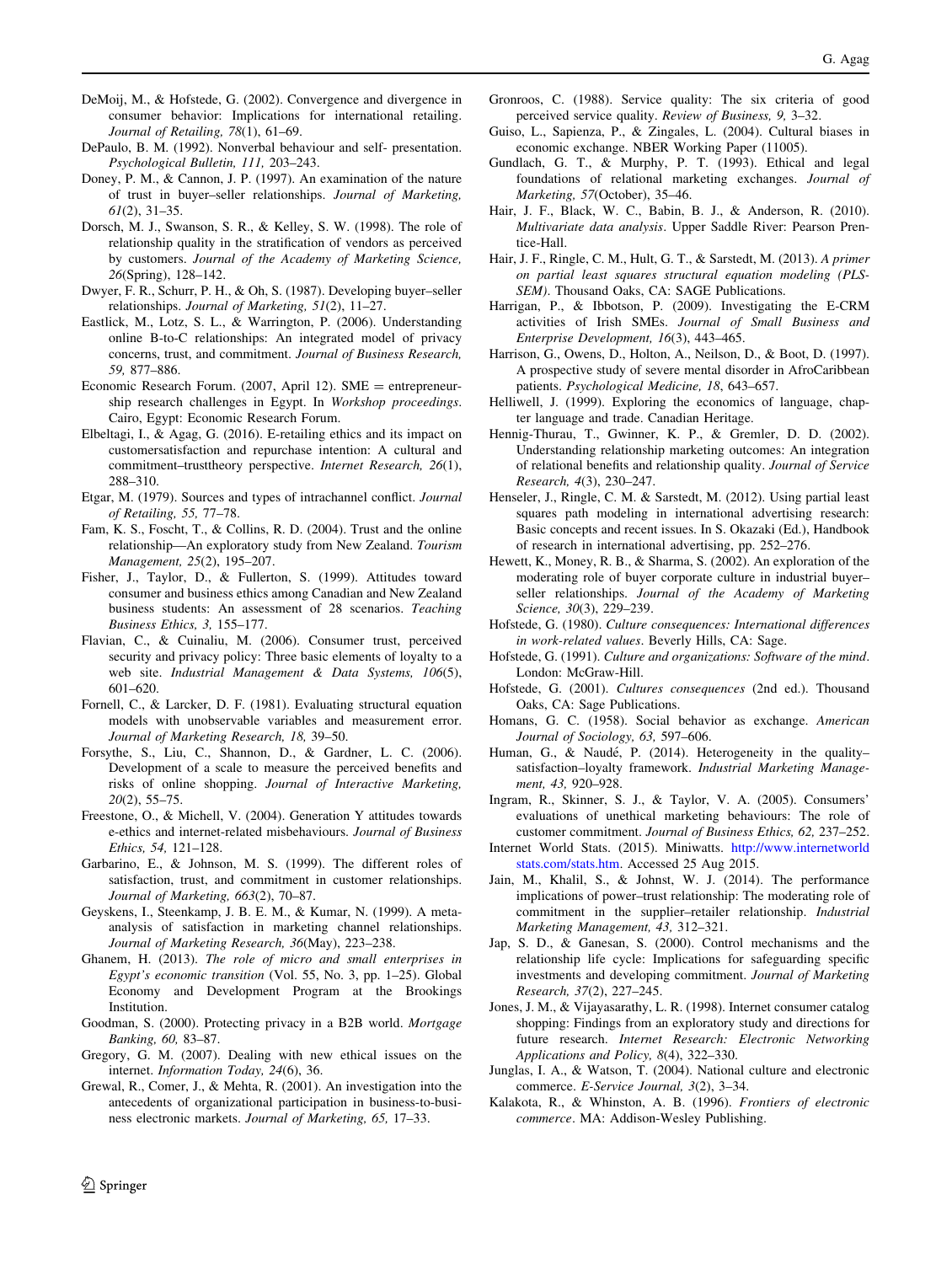- <span id="page-20-0"></span>Kaplan, S., & Sawhney, M. (2000). E-hubs: The new B2B marketplaces. Harvard Business Review, 78, 97–103.
- Kenneth, A., & Scott, L. D. (1992). Structure equations with latent variables. New York: Wiley.
- Kim, M. J., Chung, N., & Lee, C. K. (2011). The effect of perceived trust on electronic commerce: Shopping online for tourism products and services in South Korea. Tourism Management, 32, 256–265.
- Kim, J., Jin, B., & Swinney, J. (2009). The role of etail quality, e-satisfaction and e-trust in online loyalty development process. Journal of Retailing and Consumer Services, 16, 239–247.
- Kim, W. G., Ma, X., & Kim, D. J. (2006). Determinants of Chinese hotel customers' e-satisfaction and purchase intentions. Tourism Management, 27(5), 890–900.
- Kim, C., Tao, W., Shin, N., & Kim, K. S. (2010). An empirical study of customers' perceptions of security and trust in e-payment systems. Electronic Commerce Research and Applications, 9, 84–95.
- Kogut, B., & Singh, H. (1988). The effect of national culture on the choice of entry mode. Journal of International Business Studies, 19(3), 411–432.
- Kolman, L. K., Noorderhaven, N. G., Hofstede, G., & Dienes, E. (2003). Cross-cultural differences in Central Europe. Journal of Managerial Psychology, 18(3), 123–134.
- Kracher, B., & Corritore, C. L. (2004). Is there a special e-commerce ethics? Business Ethics Quarterly, 14, 71–94.
- Lancastre, A., & Lages, L. F. (2006). The relationship between buyer and a B2B e-marketplace: Cooperation determinants in an electronic market context. Industrial Marketing Management, 35, 774–789.
- Lawson-body, A., & O'Keefe, P. (2006). Interorganizational relationships in the context of SMEs' B2B e-commerce. Journal of Electronic Commerce in Organizations, 4(4), 1–28.
- Lee, K. L., Lee, C. K., Lee, S. K., & Babin, B. J. (2008). Festivalscapes and patrons' emotions, satisfaction, and loyalty. Journal of Business Research, 61(1), 56–64.
- Leonidas, L. C., Samiee, S., & Ayko, B. (2014). Antecedents and outcomes of exporter-importer relationship quality: Synthesis, meta-analysis, and directions for further research. Journal of International Marketing, 22(2), 21–46.
- Limbu, Y. B., Wolf, M., & Lunsfor, D. L. (2011). Consumers' perceptions of online ethics and its effects on satisfaction and loyalty. Journal of Research in Interactive Marketing, 5(1), 71–89.
- Liua, C. T., Guo, Y. M., & Lee, C. H. (2011). The effects of relationship quality and switching barriers on customer loyalty. International Journal of Information Management, 31, 71–79.
- Luo, X., & Bhattacharya, C. B. (2006). Corporate social responsibility, customer satisfaction, and market value. Journal of Marketing, 70, 1–18.
- Luo, Y., Huang, Y., & Wang, S. L. (2001). Guanxi and organizational performance: A meta-analysis. Management and Organization Review, 8(1), 139–172.
- Madhok, A. (2006). Revisiting multinational firms' tolerance for joint ventures: A trust-based approach. Journal of International Business Studies, 37(1), 30–43.
- Massad, N., & Beachboard, J. C. (2009). Service failure and recovery in electronic retailing: An investigation of product-oriented and service-oriented transactions. Information Resources Management Journal, 22, 1–15.
- Mcintyre, F. S., Thomas, J. R., & Gilbert, F. W. (1999). Consumer segments and perceptions of retail ethics. Journal of Marketing Theory and Practice, 2, 43–53.
- Mélitz, J. (2002). Language and foreign trade. CEPR Discussion Paper (3590).
- Miyazaki, A. D., & Fernandez, A. (2001). Consumer perceptions of privacy and security risks for online shopping. The Journal of Consumer Affairs, 35, 27–44.
- Moorman, D., Zaltman, G., & Deshpande, R. (1992). Relationships between providers and users of marketing research: The dynamics of trust within and between organizations. Journal of Marketing Research, 29(August), 314–329.
- Moorman, C., Deshpande, R., & Zaltman, G. (1993). Factors affecting trust in market research relationships. Journal of Marketing, 57(1), 81–101.
- Morgan, R. M., & Hunt, S. D. (1994). The commitment-trust theory of relationship marketing. Journal of Marketing, 58(3), 20–38.
- Mukherjee, A., & Nath, P. (2007). Role of electronic trust in online retailing: A re-examination of the commitment-trust theory. European Journal of Marketing, 41(9/10), 1173–1202.
- Naudé, P., & Buttle, F. (2000). Assessing relationship quality. Industrial Marketing Management, 29(4), 351–361.
- Netemeyer, R., Beaden, W., & Sharma, S. (2003). Scaling procedures: Issues and applications. London: Sage.
- Nunnally, J. C., & Bernstein, I. H. (1994). Psychometric theory. New York: McGraw-Hill.
- OECD. (2012). 12 Financing SMEs and entrepreneurs.
- Oliver, R. L. (1999). Whence consumer loyalty? Journal of Marketing, 63, 33–44.
- Palmatier, R. W. (2008). Interfirm relational drivers of customer value. Journal of Marketing, 72(4), 76-89.
- Palmatier, R. W., Dant, R. P., Grewal, D., & Evans, K. R. (2006). Factors influencing the effectiveness of relationship marketing: A meta-analysis. Journal of Marketing, 70(October), 136–153.
- Palmer, D. E. (2005). Pop-ups, cookies, and spam: Toward a deeper analysis of the ethical significance of internet marketing practices. Journal of Business Ethics, 58, 271–280.
- Parasuraman, A., Zeithaml, V. A., & Malhotra, A. (2005). E-S-QUAL a multiple-item scale for assessing electronic service quality. Journal of Service Research, 7, 213–233.
- Park, C., & Jun, J. K. (2003). A cross-cultural comparison of internet buying behavior: Effects of internet usage, perceived risks, and innovativeness. International Marketing Review, 20(5), 534–553.
- Parsons, A. L. (2002). What determines buyer-seller relationship quality? An investigation from the buyer's perspective. Journal of Supply Chain Management, 38(1), 4–12.
- Patterson, P. G., Cowley, E., & Prasongsukarn, K. (2006). Service failure recovery: The moderating impact of individual-level cultural value orientation on perceptions of justice. International Journal of Research in Marketing, 23, 263–277.
- Pavlou, P. A. (2011). State of the information privacy literature: Where are we now and where should we go? MIS Quarterly, 35, 977–988.
- Pavlou, P. A. & Chellappa, R. (2001). The role of perceived privacy and perceived security in the development of trust in electronic commerce. Working paper. Marshall School of Business, University of Southern California, Los Angles, CA.
- Ponte, E. B., Carvajal-Trujill, E., & Escobar-Rodríguez, T. (2015). Influence of trust and perceived value on the intention to purchase travel online: Integrating the effects of assurance on trust antecedents. Tourism Management, 47, 286–302.
- Ramsey, R. P., Marshall, G. W., & Johnston, M. W. (2007). Ethical ideologies and older consumer perceptions of unethical sales tactics. Journal of Business Ethics, 70, 191–207.
- Rauyruen, P., & Miller, K. E. (2007). Relationship quality as a predictor of B2B customer loyalty. Journal of Business Research, 60(1), 21–31.
- Reichheld, F. F., & Schefter, P. (2003). E-loyalty your secret weapon on the Web. Harvard Business Review, 78(4), 105–113.